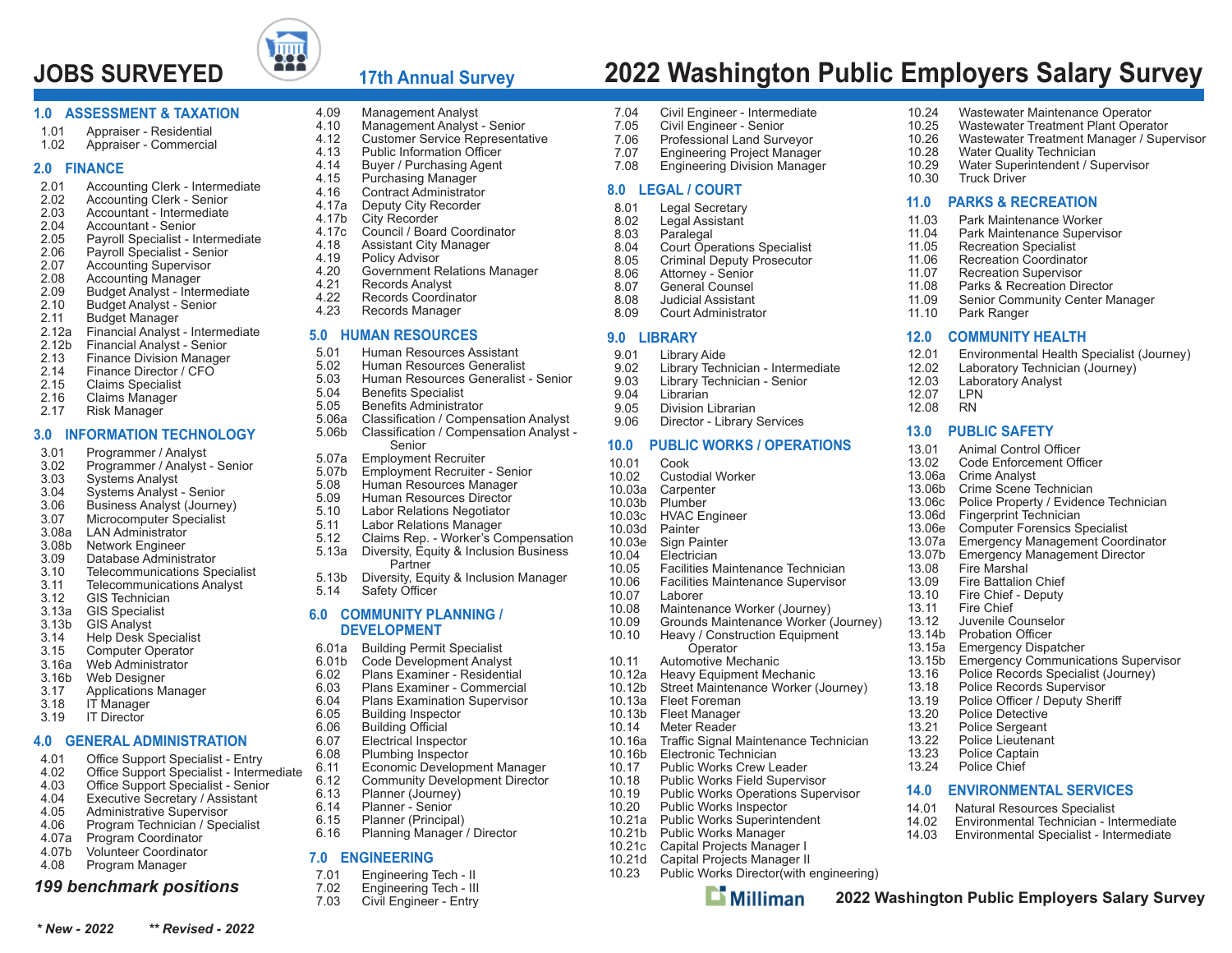# **JOBS SURVEYED - Alphabetically 2022 Washington Public Employers Salary Survey**

| 2.03   | Accountant - Intermediate               |
|--------|-----------------------------------------|
| 2.04   | <b>Accountant - Senior</b>              |
| 2.01   | Accounting Clerk - Intermediate         |
| 2.02   | <b>Accounting Clerk - Senior</b>        |
| 2.08   | <b>Accounting Manager</b>               |
| 2.07   | <b>Accounting Supervisor</b>            |
| 4.05   | Administrative Supervisor               |
| 13.01  | <b>Animal Control Officer</b>           |
| 3.17   | <b>Applications Manager</b>             |
| 1.02   | Appraiser - Commercial                  |
| 1.01   | Appraiser - Residential                 |
| 4.18   | Assistant City Manager                  |
| 8.06   | Attorney - Senior                       |
| 10.11  | Automotive Mechanic                     |
| 5.05   | <b>Benefits Administrator</b>           |
| 5.04   | <b>Benefits Specialist</b>              |
| 2.09   | Budget Analyst - Intermediate           |
| 2.10   | <b>Budget Analyst - Senior</b>          |
| 2.11   | <b>Budget Manager</b>                   |
| 6.05   | <b>Building Inspector</b>               |
| 6.06   | <b>Building Official</b>                |
| 6.01a  | <b>Building Permit Specialist</b>       |
| 3.06   | <b>Business Analyst (Journey)</b>       |
| 4.14   | Buyer / Purchasing Agent                |
| 10.21c | Capital Projects Manager I              |
| 10.21d | Capital Projects Manager II             |
| 10.03a | Carpenter                               |
| 4.17b  | <b>City Recorder</b>                    |
| 7.03   | Civil Engineer - Entry                  |
| 7.04   | Civil Engineer - Intermediate           |
| 7.05   | Civil Engineer - Senior                 |
| 2.16   | Claims Manager                          |
| 5.12   | Claims Rep. - Worker's Compensation     |
| 2.15   | <b>Claims Specialist</b>                |
| 5.06b  | Classification / Compensation Analyst - |
|        | Senior                                  |
| 5.06a  | Classification / Compensation Analyst   |
| 6.01b  | Code Development Analyst                |
| 13.02  | <b>Code Enforcement Officer</b>         |
| 6.12   | <b>Community Development Director</b>   |
| 13.06e | <b>Computer Forensics Specialist</b>    |
| 3.15   | <b>Computer Operator</b>                |
| 4.16   | <b>Contract Administrator</b>           |
| 10.01  | Cook                                    |
| 4.17c  | Council / Board Coordinator             |
| 8.09   | <b>Court Administrator</b>              |
| 8.04   | <b>Court Operations Specialist</b>      |
| 13.06a | <b>Crime Analyst</b>                    |
| 13.06b | Crime Scene Technician                  |
| 8.05   | <b>Criminal Deputy Prosecutor</b>       |
| 10.02  | <b>Custodial Worker</b>                 |
| 4.12   | <b>Customer Service Representative</b>  |
| 3.09   | Database Administrator                  |

4.17a Deputy City Recorder

#### **www.salarysurveys.milliman.com**

| 9.06          | Director - Library Services                | 3.1  |
|---------------|--------------------------------------------|------|
| 5.13b         | Diversity, Equity & Inclusion Manager      | 8.0  |
| 5.13a         | Diversity, Equity & Inclusion Business     | 13.  |
|               | Partner                                    | 5.1  |
| 9.05          | Division Librarian                         | 5.1  |
| 6.11          | Economic Development Manager               | 12.1 |
| 6.07          | Electrical Inspector                       | 12.1 |
| 10.04         | Electrician                                | 10.1 |
| 10.16b        | Electronic Technician                      | 3.0  |
| 13.15b        | <b>Emergency Communications Supervisor</b> | 8.0  |
| 13.15a        | <b>Emergency Dispatcher</b>                | 8.0  |
| 13.07a        |                                            | 9(   |
| 13.07b        | <b>Emergency Management Coordinator</b>    | 9(   |
|               | <b>Emergency Management Director</b>       |      |
| 5.07a         | <b>Employment Recruiter</b>                | 9.0  |
| 5.07b         | <b>Employment Recruiter - Senior</b>       | 9.0  |
| 7.08          | <b>Engineering Division Manager</b>        | 12.1 |
| 7.07          | Engineering Project Manager                | 10.1 |
| 7.01          | Engineering Tech - II                      | 4.0  |
| 7.02          | Engineering Tech - III                     | 4.1  |
| 12.01         | Environmental Health Specialist            | 10.  |
|               | (Journey)                                  | 3.(  |
| 14.03         | Environmental Specialist - Intermediate    | 14.  |
| 14.02         | Environmental Technician - Intermediate    | 3(   |
| 4.04          | Executive Secretary / Assistant            | 4.(  |
| 10.06         | Facilities Maintenance Supervisor          | 4.0  |
| 10.05         | Facilities Maintenance Technician          | 4.(  |
| 2.14          | Finance Director / CFO                     | 10.1 |
| 2.13          | <b>Finance Division Manager</b>            | 8.0  |
| 2.12a         | Financial Analyst - Intermediate           | 11.  |
| 2.12b         | Financial Analyst - Senior                 | 11.0 |
| 13.06d        | <b>Fingerprint Technician</b>              | 11.1 |
| 13.09         | <b>Fire Battalion Chief</b>                | 11.0 |
| 13.11         | Fire Chief                                 | 2.0  |
| 13.10         | Fire Chief - Deputy                        | 2(   |
| 13.08         | Fire Marshal                               | 6.1  |
| 10.13a        | <b>Fleet Foreman</b>                       | 6.1  |
| 10.13b        | <b>Fleet Manager</b>                       | 6.1  |
| 8.07          | <b>General Counsel</b>                     | 6.1  |
| 3.13b         | <b>GIS Analyst</b>                         | 6.0  |
|               |                                            |      |
| 3.13a<br>3.12 | <b>GIS Specialist</b>                      | 6.(  |
|               | <b>GIS Technician</b>                      | 6(   |
| 4.20          | Government Relations Manager               | 10.  |
| 10.09         | Grounds Maintenance Worker (Journey)       | 6(   |
| 10.10         | Heavy / Construction Equipment             | 13.3 |
|               | Operator                                   | 13.3 |
| 10.12a        | Heavy Equipment Mechanic                   | 13.3 |
| 3.14          | <b>Help Desk Specialist</b>                | 13.3 |
| 5.01          | Human Resources Assistant                  | 13.  |
| 5.09          | Human Resources Director                   | 13.  |
| 5.02          | Human Resources Generalist                 | 13.  |
| 5.03          | Human Resources Generalist - Senior        | 13.  |
| 5.08          | Human Resources Manager                    | 13.  |
| 10.03c        | <b>HVAC Engineer</b>                       |      |
| 3 1 9         | IT Director                                |      |

| 3.18           | IT Manager                               | $\overline{4}$ |
|----------------|------------------------------------------|----------------|
| 8.08           | <b>Judicial Assistant</b>                | 13             |
| 13.12          | Juvenile Counselor                       | $\overline{I}$ |
| 5.11           | Labor Relations Manager                  | $\overline{4}$ |
| 5.10           | Labor Relations Negotiator               | 4              |
| 12.03          | <b>Laboratory Analyst</b>                | $\overline{4}$ |
| 12.02          | Laboratory Technician (Journey)          | 3              |
| 10.07          | Laborer                                  | 3              |
| 3.08a          | <b>LAN Administrator</b>                 | 4              |
| 8.02           | Legal Assistant                          | 10             |
| 8.01           | Legal Secretary                          | 10             |
| 9.04           | Librarian                                | 10             |
| 9.01           | Library Aide                             | 10             |
| 9.02           | Library Technician - Intermediate        | 10             |
| 9.03           | Library Technician - Senior              | 10             |
| 12.07          | LPN                                      | 10             |
| 10.08          | Maintenance Worker (Journey)             | $\overline{4}$ |
| 4.09           | <b>Management Analyst</b>                | $\overline{4}$ |
| 4.10           | Management Analyst - Senior              | $\overline{4}$ |
| 10.14          | Meter Reader                             | $\overline{4}$ |
| 3.07           | Microcomputer Specialist                 | 11             |
| 14.01          | Natural Resources Specialist             | 11             |
| 3.08b          | Network Engineer                         | 11             |
| 4.01           | Office Support Specialist - Entry        | 2              |
| 4.02           | Office Support Specialist - Intermediate | 12             |
| 4.03           | Office Support Specialist - Senior       | 5<br>11        |
| 10.03d<br>8.03 | Painter                                  | 10             |
| 11.04          | Paralegal<br>Park Maintenance Supervisor | 10             |
| 11.03          | Park Maintenance Worker                  | 3              |
| 11.10          | Park Ranger                              | 3              |
| 11.08          | Parks & Recreation Director              | 3              |
| 2.05           | Payroll Specialist - Intermediate        | 3              |
| 2.06           | Payroll Specialist - Senior              | 10             |
| 6.14           | Planner - Senior                         | 10             |
| 6.13           | Planner (Journey)                        | 4              |
| 6.15           | Planner (Principal)                      | 10             |
| 6.16           | Planning Manager / Director              | 10             |
| 6.04           | <b>Plans Examination Supervisor</b>      |                |
| 6.03           | Plans Examiner - Commercial              | 10             |
| 6.02           | Plans Examiner - Residential             | 10             |
| 10.03b         | Plumber                                  | 10             |
| 6.08           | Plumbing Inspector                       | 3              |
| 13.23          | Police Captain                           | 3              |
| 13.24          | Police Chief                             |                |
| 13.20          | <b>Police Detective</b>                  |                |
| 13.22          | <b>Police Lieutenant</b>                 |                |
| 13.19          | Police Officer / Deputy Sheriff          |                |
| 13.06c         | Police Property / Evidence Technician    |                |
| 12.1C          | Dolian Poperdo Concidiat (Internati)     |                |

- 13.16 Police Records Specialist (Journey)
- 13.18 Police Records Supervisor
- 21 Police Sergeant
	- $\mathbf{L}$  Milliman

 4.19 Policy Advisor 13.14b Probation Officer 7.06 Professional Land Surveyor 4.07a Program Coordinator 4.08 Program Manager 4.06 Program Technician / Specialist 3.01 Programmer / Analyst 3.02 Programmer / Analyst - Senior 4.13 Public Information Officer 1.17 Public Works Crew Leader 1.23 Public Works Director(with engineering) 10.18 Public Works Field Supervisor 10.20 Public Works Inspector 1.21b Public Works Manager 1.19 Public Works Operations Supervisor 1.21a Public Works Superintendent 4.15 Purchasing Manager 4.21 Records Analyst 4.22 Records Coordinator 4.23 Records Manager 11.06 Recreation Coordinator 11.05 Recreation Specialist .07 Recreation Supervisor 2.17 Risk Manager 12.08 RN5.14 Safety Officer 11.09 Senior Community Center Manager 10.03e Sign Painter 10.12b Street Maintenance Worker (Journey) 3.03 Systems Analyst 3.04 Systems Analyst - Senior 3.11 Telecommunications Analyst 3.10 Telecommunications Specialist 0.16a affic Signal Maintenance Technician 30 Truck Driver 4.07b Volunteer Coordinator1.24 Wastewater Maintenance Operator 126 Wastewater Treatment Manager / Supervisor 10.25 Wastewater Treatment Plant Operator .28 Water Quality Technician 129 Water Superintendent / Supervisor 3.16a Web Administrator3.16b Web Designer



*199 benchmark positions*

**2022 Washington Public Employers Salary Survey**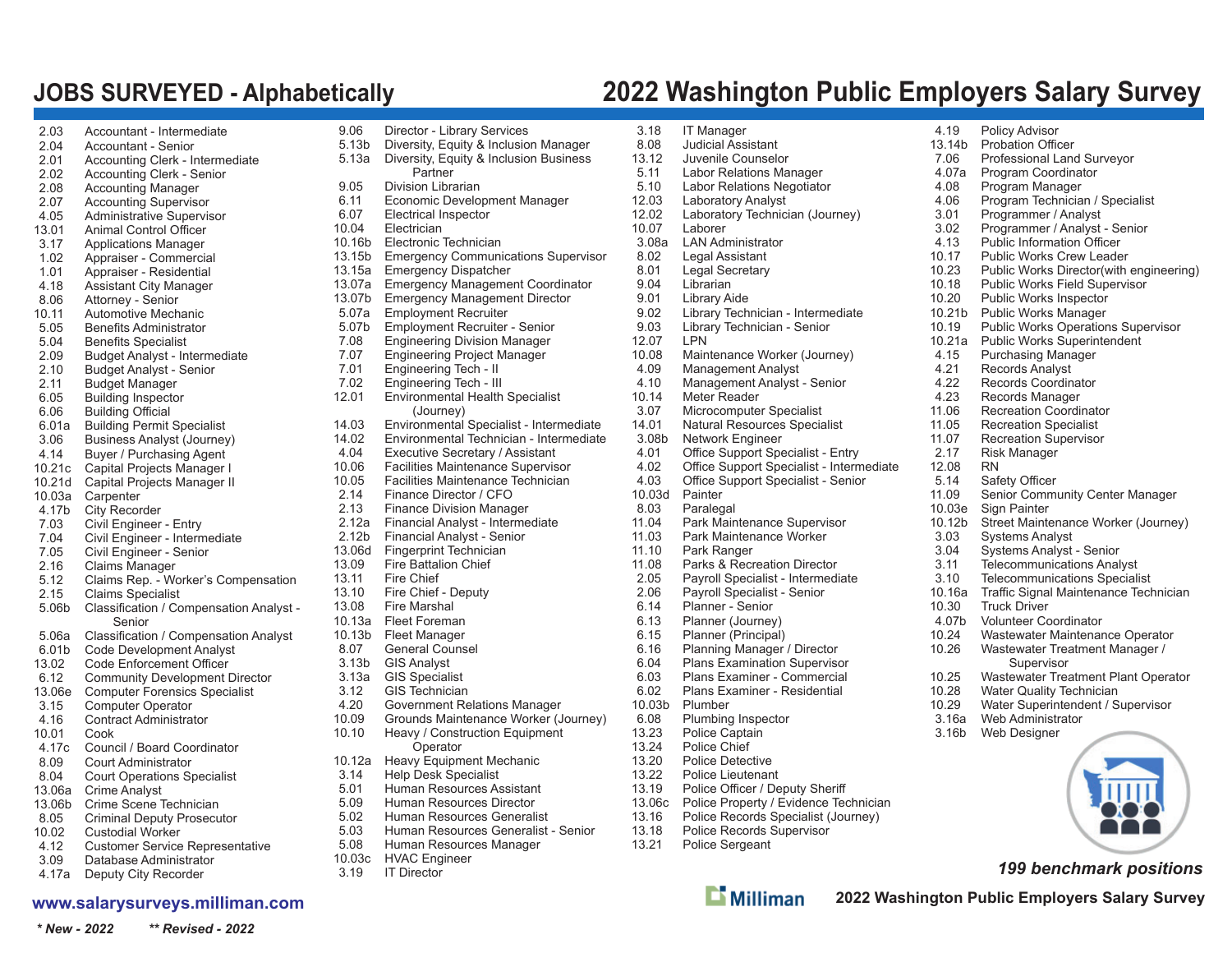# **JOB DESCRIPTIONS**

# **GENERAL GUIDELINES . . .**

- Job descriptions denote the **primary focus of the job**, not necessarily all the duties that might be performed.
- Although some job descriptions may specify a **college degree** as a typical qualification, a degree is usually not an absolute necessity. Equivalent knowledge and experience may be substituted for a degree in many instances. When a degree is mentioned as a typical qualification, it is assumed to be in a related discipline. A Bachelor's Degree is implied unless otherwise stated.
- Most job descriptions specify a **minimum length**  of experience as a typical qualification. The number of years should be used as a guideline only. Job-related experience is always implied.
- Many jobs in this survey specify a **particular level in a typical job hierarchy** (e.g., Accounting Clerk (Senior)). All job titles in this survey which do not identify a level (e.g., senior) are referring to the intermediate level. Organizations with a one-level job (no entry or senior level) will usually be able to match their job to the intermediate level.
- The **intermediate level** is considered a fully trained, fully proficient level.

# **1.0 ASSESSMENT & TAXATION**

#### **1.01 Appraiser - Residential**

*Performs residential appraisals for valuation purposes in accordance with State statutes, conducting sales data analysis and research and annual adjustments* • Prepares and presents assessor's responses to petitions to the Board of Equalization and the State Board of Tax Appeals *• This* is a journey level position that may assist in training entry-level appraisers *• Typically requires a 4 year degree and 3-5 years of experience plus State accreditation.* 

#### **1.02 Appraiser - Commercial**

*Performs commercial appraisals to establish appropriate market value market for tax assessments. Inspects commercial property for quality construction, condition and functional design to assure accurate appraisal of market value* • Works independently and requires a broad-scope knowledge of zoning, building and related construction practices and building and land values • May assist in training entry-level appraisers • *Typically requires a 4 year degree and 3-5 years of experience plus State accreditation.*

# **2.0 FINANCE**

#### **2.01 Accounting Clerk - Intermediate**

*Performs a variety of clerical duties related to accounting* • Posts to journals, ledgers and other accounting records • Prepares statements, invoices and routine reports, verifies records • May be responsible for a specific accounting function such as accounts receivable or accounts payable • *This is the intermediate level position where incumbent works under general supervision • Typically requires a working knowledge of bookkeeping principles and 1-2 years of related experience.* 

#### **2.02 Accounting Clerk - Senior**

Performs complex clerical duties related to accounting • Analyzes accounting documents for accuracy, traces and investigates transactions to resolve questionable data and takes corrective action when necessary • Prepares moderately complex financial reports and analysis • May assist less senior clerks with reconciliation of complex problems • May be responsible for a specific accounting function such as accounts receivable or accounts payable • This is a senior level position typically requiring 2-4 years of related experience or equivalent background. *NOTE: Do not report payroll clerks here.*

#### **2.03 Accountant - Intermediate**

*Performs moderately complex accounting activities relating to the maintenance of a complete and accurate general ledger and resulting managerial reports and*  financial statements • Keeps comprehensive and complex accounts requiring the analysis of accounting transactions and the establishment or maintenance of accounting controls • Prepares monthly financial statements and operating reports for distribution to management and other personnel • *This is the intermediate level position typically requiring a bachelor's degree, or experience equivalent to a degree in accounting or business administration, and 2-4 vears of significant accounting experience.* 

#### **2.04 Accountant - Senior**

*Responsible for complex activities associated with maintaining ledger accounts and for developing financial statements and reports* • This is the most senior skill level but does not include supervisory experience • May provide functional advice or training to less experienced accounting positions • *This is the senior level position typically requiring course work or experience equivalent to a degree in accounting or business administration* 

*• Typically requires a minimum of 4 years accounting experience, a strong knowledge of accounting theories and principles and a working knowledge of the organization's practices.*

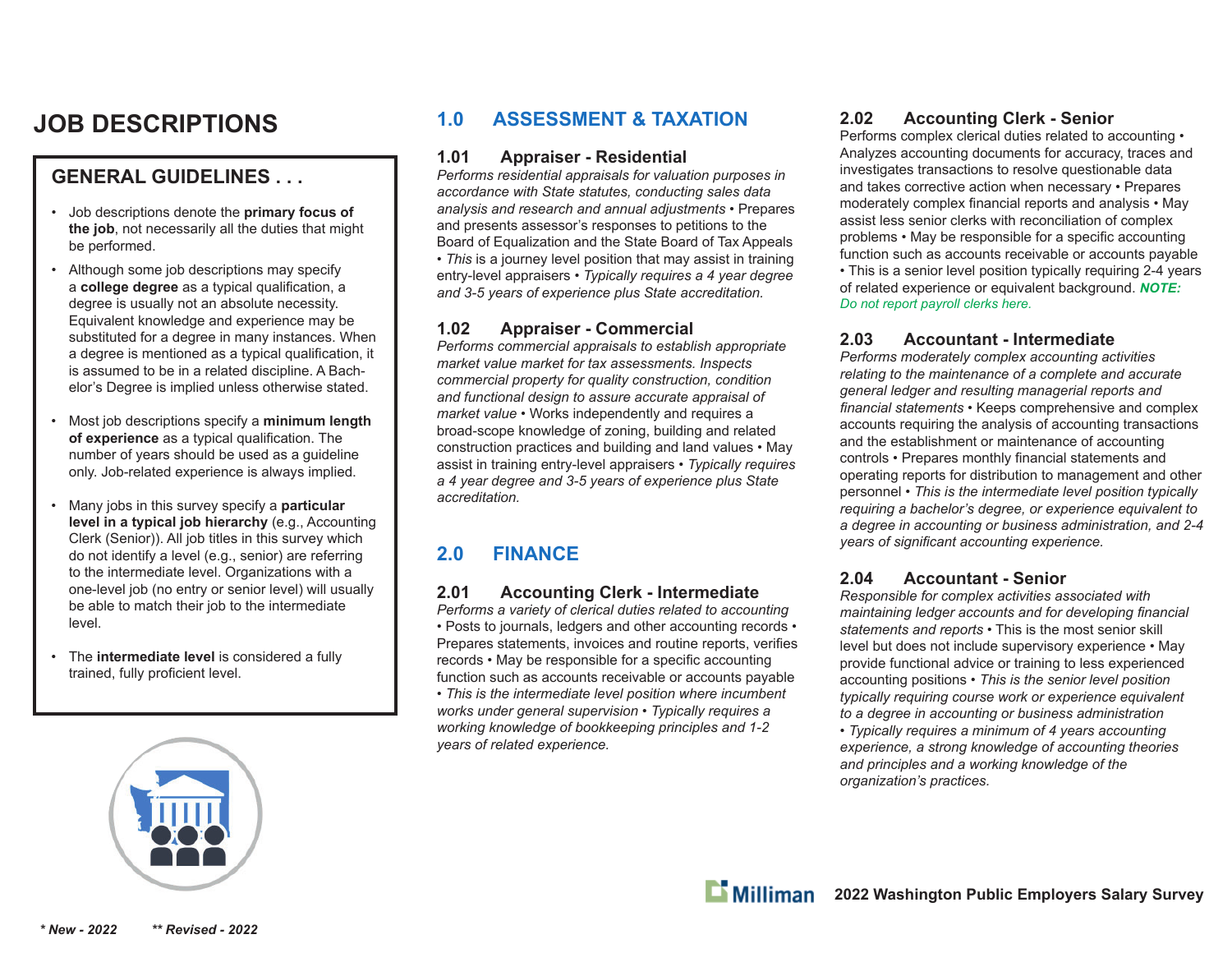## **2.05 Payroll Specialist - Intermediate**

*Analyzes, prepares, and inputs payroll data, typically using an automated system to produce accurate and timely payroll* • Reviews and resolves errors from edits • Resolves employee and supervisory payroll questions • Analyzes payroll reports and provides results to supervisor • *This is an intermediate level position requiring 2-4 years of accounting/payroll related experience and data terminal input skills.*

#### **2.06 Payroll Specialist - Senior**

*Performs duties necessary for the accurate calculation of wages, maintenance of records and distribution of payroll reports and withheld monies* • In addition, the incumbent performs advanced functions such as preparing payroll journal entries and general ledger account reconciliations, depositing withheld payroll taxes, completing quarterly and year-end tax reports and balancing and distributing W-2s • Via interpretation and application, ensure compliance with Federal/State Tax and Wage and Hour laws, the organization's policies/procedures and benefit programs as they relate to payroll • May function as primary contact for payroll questions, instructions, training and problem resolution • *Typically requires 3-5 years of experience in all areas of payroll processing, knowledge of tax laws and accounting practices, strong analytical and communication skills • No supervisory responsibilities; may act as lead.*

# **2.07 Accounting Supervisor**

*Supervises nonexempt employees in an accounting department* • May specialize in a functional area such as accounts payable, accounts receivable, or payroll • Communicates with other departments regarding interaction of activities and schedules • Implements and reviews operating procedures • This is a first*line supervisory position typically requiring 5 years of accounting experience or a bachelor's degree plus 1 year of accounting experience.*

#### **2.08 Accounting Manager**

*Coordinates and manages the maintenance of the general ledger and the production of various financial statements, reports and statistics reflecting cash balances and other* financial results • Formulates and administers approved accounting practices throughout the organization to insure financial and operating reports accurately reflect the condition of the business and provide reliable information necessary to control operations • May direct the following functions through supervisory personnel; Accounts Payable, Accounts Receivable and Payroll • *Typically requires a degree plus 5-8 years of experience in the*  accounting field.

# **2.09 Budget Analyst - Intermediate**

*Prepares operating budget for units or departments based*  on actual performance, previous budget figures, estimated *revenue, expense reports and other factors* • Reviews expenditure of requisitioning departments to ensure conformance to budgetary limitations • Maintains records of expenses, inventories and budget balances • Audits vouchers and expense accounts • Maintains records of actual operating figures for comparison with estimated budget • Assists in installation of budgetary control systems • *This is the intermediate level position requiring course work or experience equivalent to a degree in business, accounting or related discipline • Typically requires 2-4 years related experience and working knowledge of budget techniques, the organization's budget policies and procedures and demonstrated analytical skills.*

#### **2.10 Budget Analyst - Senior**

*Prepares operating budget for units or departments based on actual performance, previous budget fi gures, estimated revenue, expense reports and other factors* • Reviews expenditure of requisitioning departments to ensure conformance to budgetary limitations • Maintains records of expenses, inventories and budget balances • Audits vouchers and expense accounts • Maintains records of actual operating figures for comparison with estimated budget • Assists in installation of budgetary control systems • *This is the senior level position requiring course work or experience equivalent to a degree in business, accounting or related discipline • Typically requires 4-6 years related experience and working knowledge of budget techniques, the organization's budget policies and procedures and demonstrated analytical skills.*

# **2.11 Budget Manager**

*Manages the preparation, consolidation, and distribution of budgets and related reports* **•** Directs the analysis of operating results and prepares interpretive reports and recommendations to management **•** Develops budgetary policies and procedures **•** May prepare sales forecasts and/or cost projections **•** May supervise budget staff **•** *This is the top budget position, typically requiring a degree and 5-8 years of experience.*

# **2.12a Financial Analyst - Intermediate**

*Conducts and documents complex fi nancial and budget analysis projects* **•** Performs research and analysis to provide management with financial data and recommendations for use in setting and realizing profit objectives • Evaluates financial alternatives and recommends appropriate action • Evaluates effectiveness of new programs by comparing results with original proposals **•** This *is an intermediate level position typically requiring a degree and 2-4 years of experience.*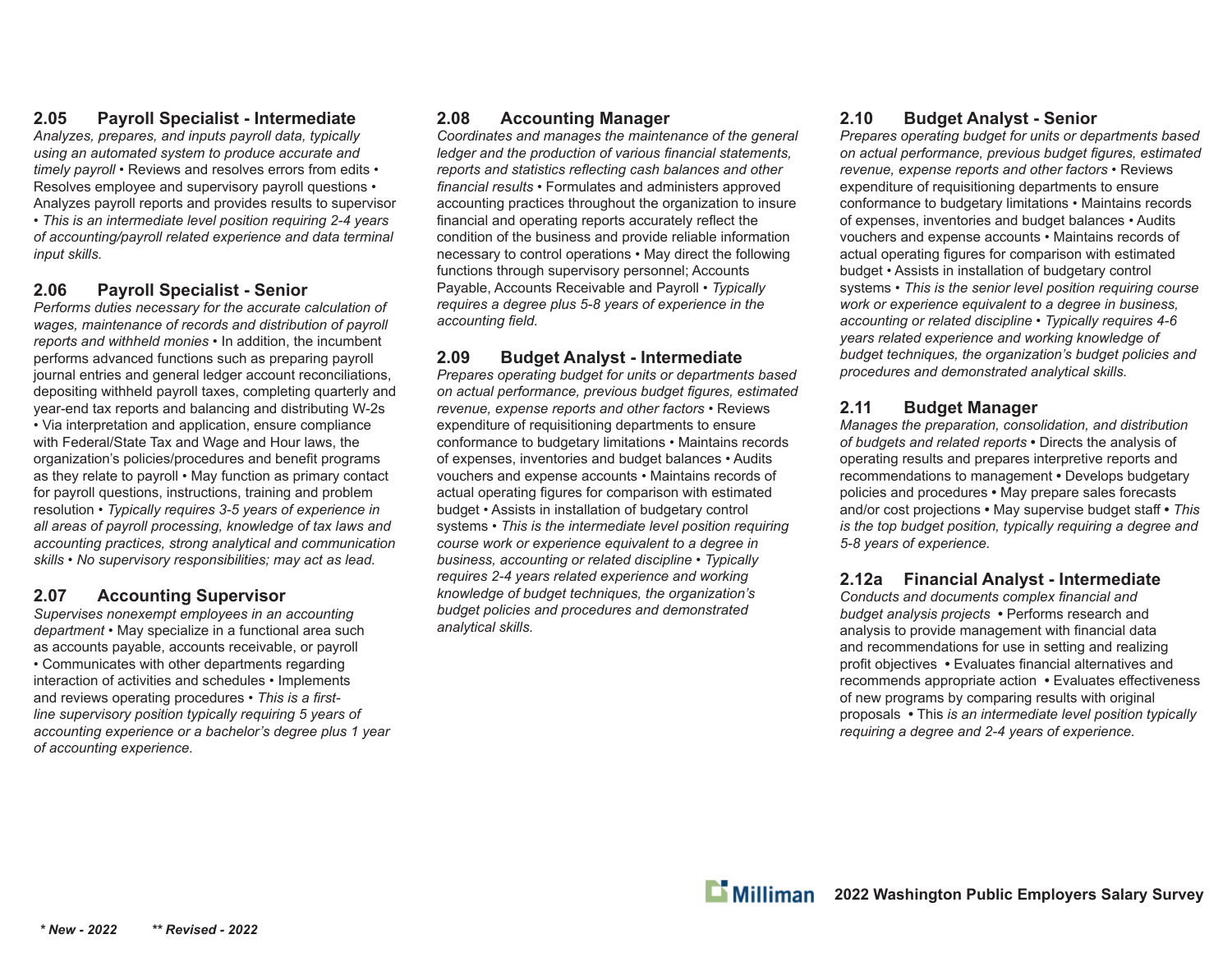#### **2.12b Financial Analyst - Senior**

**Conducts and documents complex financial and** *budget analysis projects* • Performs research and analysis to provide management with financial data and recommendations for use in setting and realizing profit objectives • Evaluates financial alternatives and recommends appropriate action • Evaluates e ff ectiveness of new programs by comparing results with original proposals • May provide guidance and training to less experienced sta ff • *This is a senior level position typically requiring a degree and 4-6 years of experience.*

#### **2.13 Finance Division Manager**

**Provides financial management to assist departments** *in establishing and achieving their goals and objectives* • Manages the financial function and staff within policy, established professional standards, and legal requirements **•** Provides leadership on project and operational issues to ensure appropriate focus, best utilization of resources, and effective resolution of outstanding issues **•** Consults with management and/ or peer functional managers on financial matters and/ or business issues with financial implications • *Typically requires a bachelor's degree and 5-8 years of experience.*

#### **2.14 Finance Director / CFO**

*Plans, organizes, directs and controls the functions of a fi nance department and serves as organization's chief fi nancial o ffi cer* • Develops and implements policies, procedures and practices for the organization's financial systems • Oversees purchase and investment of jurisdiction's funds • May also be accountable for information technology function and/or clerk function • *Top*  financial position, typically requiring a minimum of a 4 year *degree and 8-10 years of experience.*

#### **2.15 Claims Specialist**

*Provides cost-eff ective and timely claims management relating to automobile property damage and liability claims, as well as various general liability and property claims* • Investigates and analyzes potential liability as well as subrogation potential, performs site investigations, contacts witnesses, takes statements, reviews lease documents and other contracts, interfaces with outside adjusters and third party administrators, and negotiates and brings claims to resolution • Analyzes specific loss exposures and collaborates with Risk Management to recommend strategies to minimize losses and provide <sup>e</sup>ff ective loss control as appropriate • *Requires a degree and 3 to 5 years of claims management experience.*

#### **2.16 Claims Manager**

*Manages the Claims Management function including providing cost-e ff ective claims management that includes <sup>e</sup>ff ective claims handling, loss prevention and subrogation*

• *Provides guidance to leadership in identifying, analyzing, and minimizing loss to organizational assets* • As working manager, provides leadership and direction to the claims staff while also managing first and third party incidents/claims in the following area -- law enforcement, motor vehicle/auto, public o ffi cials, employment practices, fiduciary, and fidelity (employee dishonesty), as well as other areas unique to public entities • Analyzes, establishes and maintains reserves for litigated as well as non-litigated liability exposures • Assesses loss prevention programs and recommends strategies to minimize loss and provide e ff ective loss control • *Requires a degree and 5 to 7 years of increasingly responsible claims management experience.*

#### **2.17 Risk Manager**

*Develops, recommends, and administers risk management, cost containment, and loss prevention programs* **•** Coordinates the review and analysis of these management programs for the effectiveness of coverage and to reduce costs and losses **•** Coordinates between line management, outside vendors, consultants, and attorneys **•** Negotiates and reviews insurance policies **•**  May supervise the activities of risk analyst professionals **•**  *Typically requires a degree and 5-8 years of experience. NOTE: Intended to be the top level of this function within smaller organizations, or typically the 2nd or 3rd level within larger organizations.*

# **3.0 INFORMATION TECHNOLOGY**

#### **3.01 Programmer / Analyst**

*Programs and analyzes moderately complex projects* • Assists senior analysts on large-scale or complex projects • Codes, debugs, and documents programs • *This is the intermediate level typically requiring a bachelor's degree in computer science, or related vocational training and 2-4 years of programming experience.*

#### **3.02 Programmer / Analyst - Senior**

*Performs complex analysis and applications programming* • Coordinates user requirements with system specifications • Prepares flow charting • Codes, debugs, and documents programs • *This is the senior level typically requiring a bachelor's degree in computer science, or related vocational training and 4-6 years of experience in programming and analysis.*

#### **3.03 Systems Analyst**

Analyzes and modifies existing data systems • Determines system specifications and record layouts and develops procedures to process information • Interfaces with users and develops a system to meet user needs • Analyzes and modifies the system design • Evaluates and recommends equipment modifications or additions • This is the *intermediate level typically requiring a computer science degree and 2-4 years of experience in systems analysis.*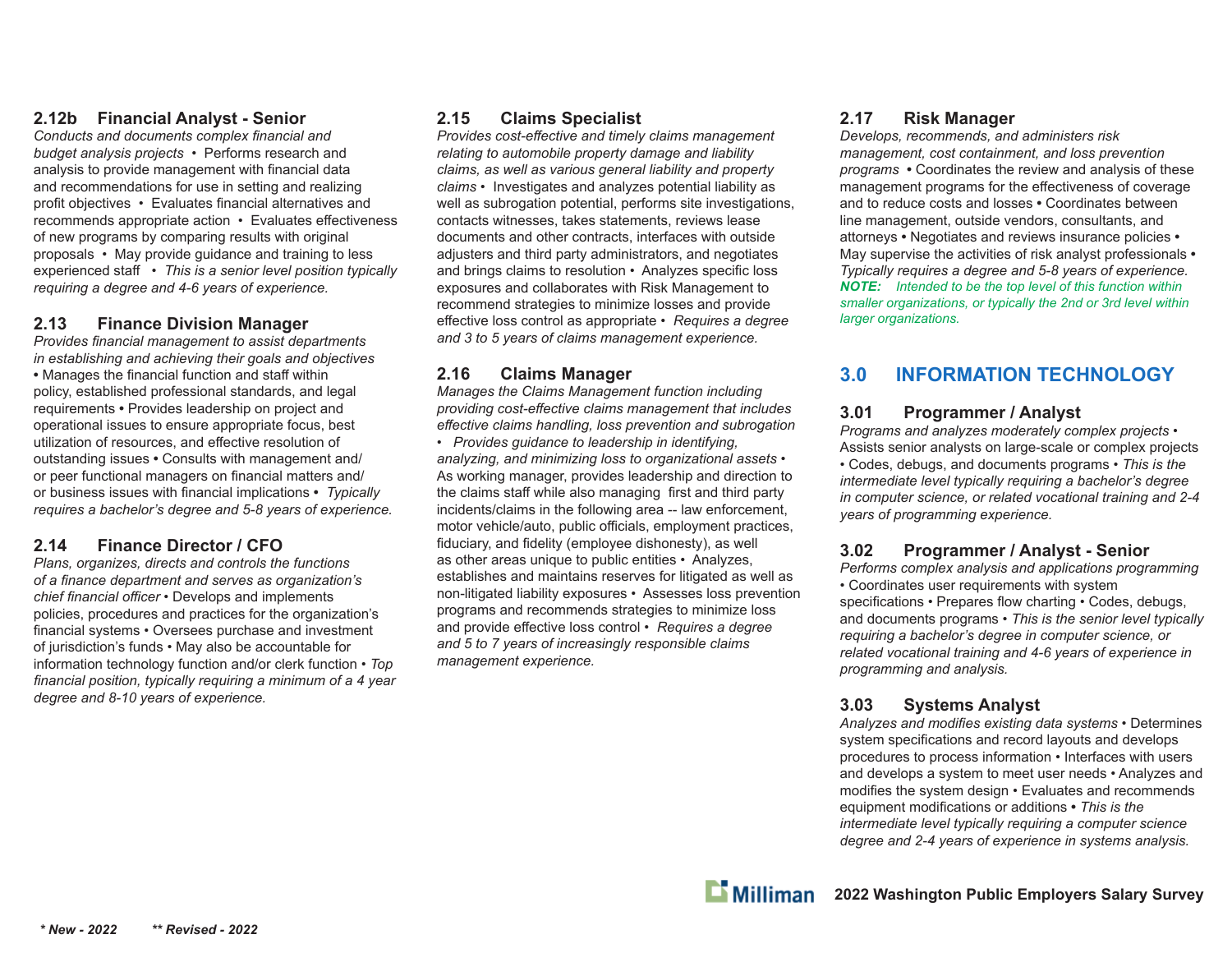#### **3.04 Systems Analyst - Senior**

*Defi nes, develops, and analyzes systems for business,*  scientific, or engineering applications • Reviews, implements, and/or revises existing or new systems • Interfaces with users to identify requirements and resolve problems • May be functional lead over programmers and coordinate the activities of a small project • *This is the senior level typically requiring a computer science degree and 4-6 years of experience in systems analysis.*

#### **3.06 Business Analyst (Journey)**

*Applies a thorough knowledge of the needs of a business unit and knowledge of systems technology to identify and design improvements for computer based systems* • Coordinates functional requirements of business unit and technical solutions with systems personnel • Devises test plans, builds test data, and tests new or enhanced applications functions • Develops and delivers training • Has extensive experience in business functions and so information technology knowledge and skill • May or may not be within the IT department • *Typically requires a 4 year degree and more than 2 years direct business experience.*

#### **3.07 Microcomputer Specialist**

*Provides hardware and software support for LAN users* • Performs LAN/hard disk back-ups and assists end users with questions and problems • Installs and maintains software and peripherals, performs configuration of hardware and troubleshoots hardware problems • May provide individual based training • *Typically requires 2-4 years of experience.*

#### **3.08a LAN Administrator**

*Installs, configures and maintains software and hardware connected to the LAN (local area network) server and workstations* • Interfaces with other departments, vendors or consultants to resolve problems • Ensures conformance with information systems and the organization's objectives • Provides training or individual assistance to users • Oversees backup and security procedures • Plans for hardware and software upgrades • Coordinates the work of outside specialists • *This an intermediate level position typically requiring 2-4 years network support experience* • *Typically requires Microsoft or Novell network engineer certifi cation.*

#### **3.08b Network Engineer**

*Performs planning, forecasting, and implementing network systems (wireless and/or VoIP) of moderate complexity* **•** Participates in network planning, architecture design and engineering, including communication architectures, topologies, hardware, software, transmission and signaling links and protocols **•** Work product is a complete network configuration • Evaluates and tests new products and develops documentation of technical standards and interface applications **•** Performs system tuning and makes recommendations for improvement **•** *Typically has a Bachelor's Degree in Computer Science or other related field and at least 3 years of IT work experience in infrastructure/network environments performing network engineering work.*

#### **3.09 Database Administrator**

*Oversees the technical design and development of IT*  databases and associated master files • Coordinates efforts with systems, operations and technical support staff to establish and modify databases and master files, and ensures database quality, integrity and performance • Plans, establishes and maintains allocation control over the availability of disk space for existing and projected requirements • May supervise Database Analysts • *Typically requires a degree and in-depth knowledge and experience with database management systems and associated utility software.*

#### **3.10 Telecommunications Specialist**

*Programs, troubleshoots, and implements telecommunications systems which may include: PBX voice switching systems, voice processing systems (e.g. voice mail), the voice network, integrated workstations, telecommunications cable/wiring plans, cellular and paging equipment, and all related products and services* • *Typically requires up to 2 years of experience.* 

#### **3.11 Telecommunications Analyst**

*Designs, programs, coordinates and implements telecommunications systems which may include: PBX voice switching systems, voice processing systems (e.g. voice mail), the voice network, integrated workstations, telecommunications cable/wiring plans, cellular and paging equipment, and all related products and services* • Assesses business requirements, performs immediate design and programming, or escalates projects to engineering • Analysts are responsible for the ongoing administration of voice technology and network systems to include telephone station hardware/software changes, software upgrades, tra ffi c analysis and reporting • *Typically requires 3-5 years of experience.* 

#### **3.12 GIS Technician**

*Collect, compile, analyze and digitize geospatial and tabular data to produce maps and related products* • Maintain the accuracy of the GIS databases, technical files and documentation • Perform moderately complex analysis on data • This is the first level in a 2 level series *typically requires 1-3 years of experience.*

#### **3.13a GIS Specialist**

*Responsible for creating and maintaining a GIS mapping system* • Applies specialized GIS software knowledge and technical principles to projects and assignments • Under limited supervision, coordinates specialized projects • Responsible for creating, collecting, compiling, manipulating and maintaining data for various GIS applications as well as maintaining the accuracy of the GIS database(s) and technical files and documentation  $\cdot$ *Typically requires a 2 year degree in a related course of study and 3-5 years of experience.*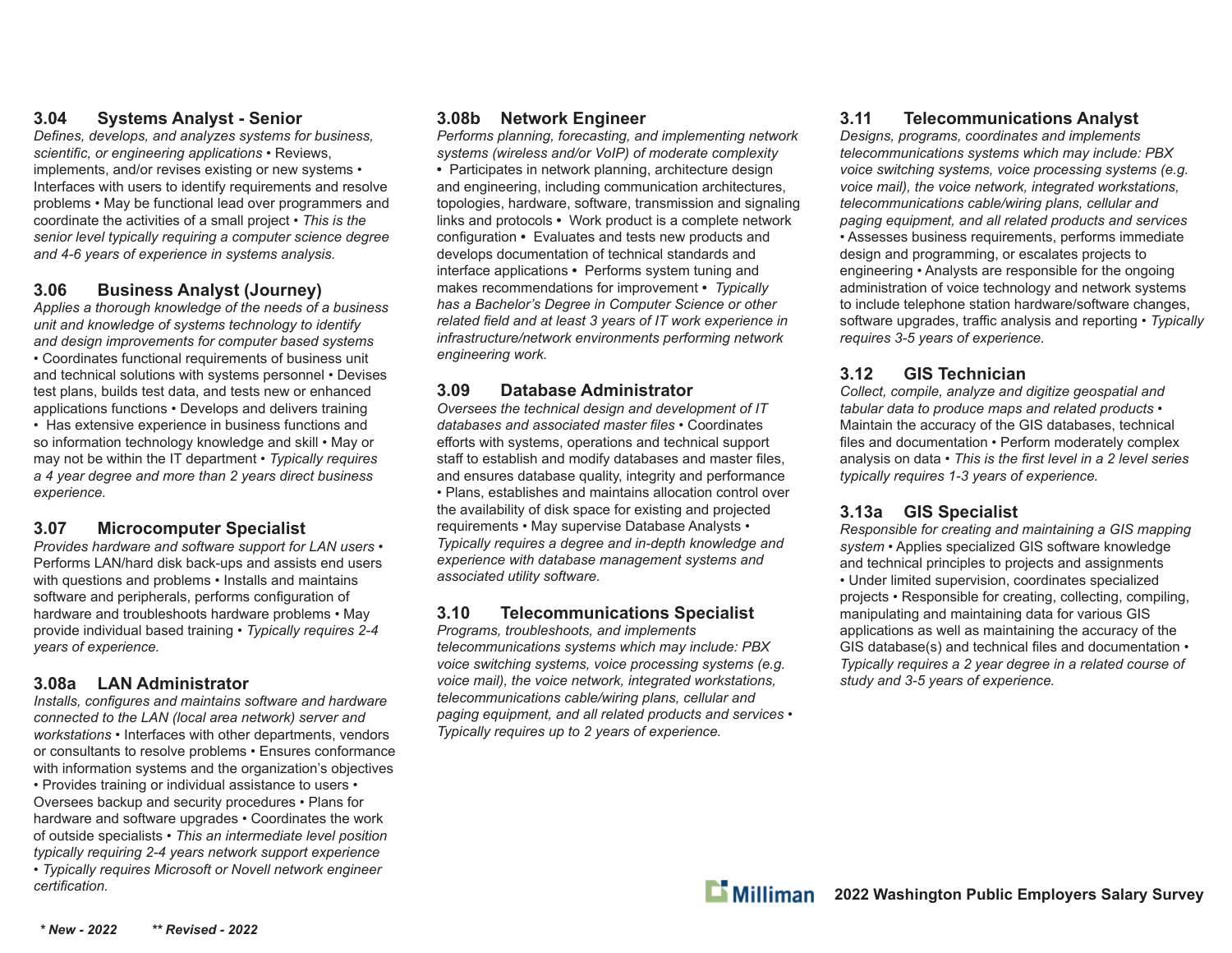#### **3.13b GIS Analyst**

*Designs, develops and implements GIS applications* • Provides programming and custom application development of the GIS database and streamlines and enables efficient use of GIS software and operating systems • Provides analysis of GIS data, including analysis of complex user requirements, and evaluating potential GIS software and tools • *Typically requires a bachelor's degree in geography, computer science,*  planning or related field, and 3 years of experience in GIS *analysis, programming, application and data development.*

#### **3.14 Help Desk Specialist**

*Provides support services to internal and/or external users of the organization's computer systems and network* • Acts as first-level problem identifier and resolver • Coordinates user problems resolution with appropriate resource if necessary • *Typically a senior level nonexempt or entry level exempt position requiring 2 years of experience.*

#### **3.15 Computer Operator**

*Maintains automated processing schedules* • Assists in handling special problems and projects • Implements proper schedules, attends to procedures and corrects problems as they occur • Logs machine failures and program errors and makes corrections • *This is the intermediate level position typically requiring 1-2 years of experience.*

#### **3.16a Web Administrator**

*Provides technical leadership, consultation, strategic planning and administration of the software infrastructure for the organization's intranet/internet* • Consults with project teams and business units on developing and implementing web pages and applications • Performs these duties within multiple functions, a division, across divisions, or for mission critical functions • *Typically requires 5-7 years IT experience, including 3 years internet/client server experience.*

#### **3.16b Web Designer**

*Creates and develops the graphic design and layout for agency website* • Works to establish visual, navigational and commercial web standards related to the site's performance and presentation • Works with bureau sta ffto determine the site content; selects appropriate methods and styles to best communicate information and ideas and determine cost-effective production methods • Utilizes a wide variety of media including specialized software, graphic design, photography, etc. • *Typically requires a bachelor's degree with online design program preferable, and 3 years of online creative design experience • Knowledge of JAVA, HTML, CGI-script programming.*

# **3.17 Applications Manager**

*Manages application systems analysis and programming activities* **•** Directs feasibility studies, time and cost estimates, and the development of new or revised applications **•** Coordinates systems development activities to establish priorities, resolve technical problems, and maintain standardized documentation **•** Supervises systems analysis and programming sta ff **•** *Typically requires a degree and 5-8 years of experience.*

# **3.18 IT Manager**

*Manages all IT activities, including systems analysis, programming, computer systems, and auxiliary operations* **•** Provides IT services to all user departments **•** Establishes technical standards, methods, and priorities **•** Advises senior management on IT plans, projects, and capabilities **•** Supervises all IT sta ff **•** Typically *requires a degree and 8 or more years of experience. NOTE: Intended to be the top level of this function within smaller organizations, or typically the 2nd or 3rd level within larger organizations.*

# **3.19 IT Director**

*Manages all IT activities, including systems analysis, programming, computer systems, and auxiliary operations* **•** Provides IT services to all user departments **•** Establishes technical standards, methods, and priorities **•** Advises senior management on IT plans, projects, and capabilities **•** Directs all IT sta ff **•** Typically *requires a degree and 8 or more years of experience. NOTE: Not intended for smaller organizations. This is typically the 1st or 2nd level of this function within larger organizations. This position typically has subordinate managers.*

# **4.0 GENERAL ADMINISTRATION**

**4.01 O** *Performs routine clerical and secretarial duties* • **Office Support Specialist - Entry** Assignments are well defined and require minimal judgment • Sets up and maintains files, transcribes dictation, types letters, memos and reports, screens calls and takes messages • Works under close supervision • Entry level position requiring demonstrated basic secretarial skills • May require working knowledge of office equipment, including word processing or spreadsheet software • *Typically requires 6 months to 1 year clerical experience.*

#### **4.02 O ffi ce Support Specialist - Intermediate**

*Performs moderately complex clerical and secretarial duties* • Assignments require a basic knowledge of practices and procedures of the function • Sets up and maintains files, prepares reports, agendas, memos and correspondence • May prepare documents from rough draft to final form • Transcribes dictation, answers routine correspondence, arranges meetings, makes appointments, screens calls and takes messages • Works under limited supervision • *This is the intermediate level position typically requiring demonstrated secretarial skills and a working knowledge of o ffi ce equipment, including word processing and spreadsheet software, with 1-2 years of secretarial experience.*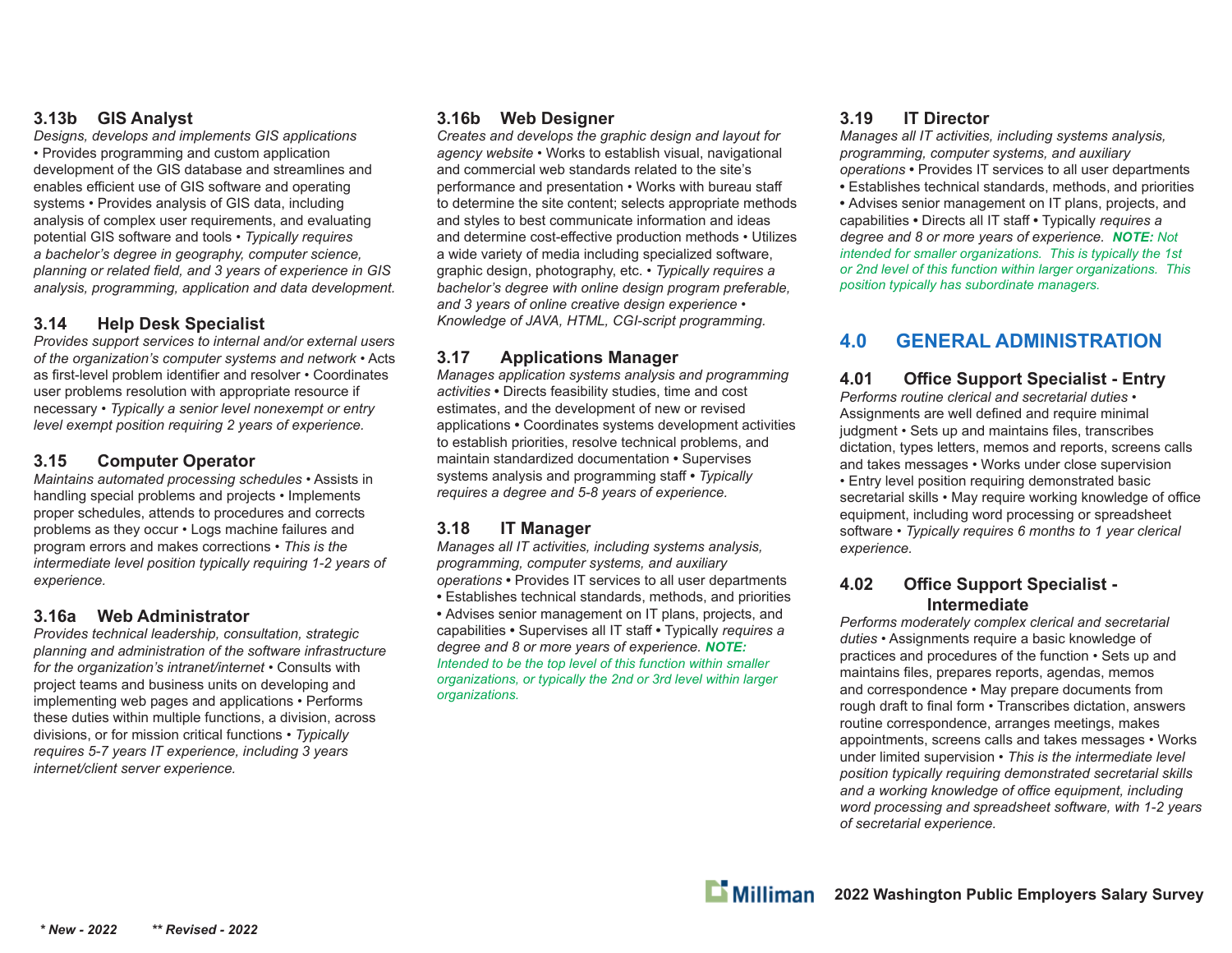# **4.03 Offi ce Support Specialist - Senior**

*Performs complex clerical and secretarial duties requiring judgment in solving problems and making routine recommendations* • Requires knowledge of practices and procedures of the division and organization • Usually reports to a manager or director • Sets up and administers filing system, transcribes dictation, types letters, memos, and correspondence • Typing may be from rough draft • Initiates required administrative reports • Arranges meetings and makes appointments • Generally takes responsibility for handling details for an individual manager or managers • Works under general supervision • May direct the work of lower level secretaries and/or clerical employees • *This is the senior level position typically requiring advanced secretarial skills, with 2-4 years secretarial experience* • *Excludes legal and executive secretaries.*

#### **4.04 Executive Secretary / Assistant**

*Performs complex secretarial and administrative duties directly for senior management* • Work requires independent judgment and initiative on assignments that are sensitive in nature and demonstrated ability to deal with high level contacts inside and outside the organization • Gathers and prepares information relative to the executive's function • *This is the executive level support position typically requiring an in-depth knowledge of the organization's practices, structure and a high degree of technical skills with a minimum of 5 years of experience.*

#### **4.05 Administrative Supervisor**

*Directs the work activities of clerical and administrative employees* • Determines work procedures, prepares work schedules and expedites work flow • Inspects and reviews quality and quantity of work • Recommends salaries, administers performance reviews, trains staff, prepares initial budget and recommends and implements procedures to increase efficiency • Has responsibility for hiring and firing • *This is the first level supervisor typically requiring course work or experience in business administration, offi ce sciences, or equivalent • Typically requires knowledge of area of specialization, organization policies and procedures, supervisory skills, planning and coordinating skills and oral and written communication skills.*

#### **4.06 Program Technician / Specialist**

*Performs a variety of moderate to complex technical activities in support of a program requiring specialized knowledge of assigned program, projects or function* • Serves as a bridge class between the administrative support/clerical job family and the professional job family within the program • Performs technical, administrative and research functions or projects requiring specialized training and knowledge of the program and an ability to plan and coordinate using independent judgment and limited supervision • *Typically requires 2 years of college coursework and 3 years of experience in administrative support or work in a technical program.*

# **4.07a Program Coordinator**

*Plans, organizes, coordinates and evaluates a small to moderate-sized program or project* • Plans and monitors performance against program goals and objectives and ensures program results • Interacts with internal and external program or project stakeholders to build program support • *Requires strong analytical and communications skills and program/project management capabilities* • *May provide program leadership and work direction of other program support staff* • *Typically requires a bachelor's degree and 2-4 years related experience.*

#### **4.07b Volunteer Coordinator**

*Develops, administers, and reviews programs utilizing volunteers to support departmental needs, including program planning and coordination, program promotion and marketing, recruitment, training and supervision of volunteers and related activities* • *Typically requires a bachelor's degree in business or public relations, human services, planning, or related field, and 2 or more years of experience in public involvement processes or* 

*coordination of volunteer services.*

#### **4.08 Program Manager**

*Manages one or more major programs with organizationwide implications such as the community dispute resolution program, the neighborhood program, solid waste/recycling franchise program, community garden, municipal code services or programs of similar scope and responsibility* **•** Supervises regular employees involved in the provision of services in assigned program area(s) **•** May actively recruit, train and supervise volunteers for program areas and other activities **•** *Typically requires a bachelor's degree, and 5 years of experience in administration of a similar program area.*

#### **4.09 Management Analyst**

*Conducts analyses of programs, processes, procedures or related business issues* **•** Projects may cross organizational boundaries with a variety of objectives which may include revenue generation, operational efficiencies, service, productivity, and/or cost effectiveness **•** Contributes to business decisions through analytical role, recommendations, and/or implementation **•** Incorporates knowledge of industry "best practices" in findings and recommendations **•** *This is the journey level position and typically requires a bachelor's degree and 2-4 years of experience.*

#### **4.10 Management Analyst - Senior**

*Duties emphasize research, analysis, and development of recommendations in areas such as budgeting and fi nancial planning, organizational analysis, policy formulation and service delivery* **•** May be assigned in a number of areas including finance, internal audit and operational areas **•** Positions at this level typically involve organization-wide responsibilities **•** *This is the senior level position and typically requires a bachelor's degree and 5-8 years of experience.*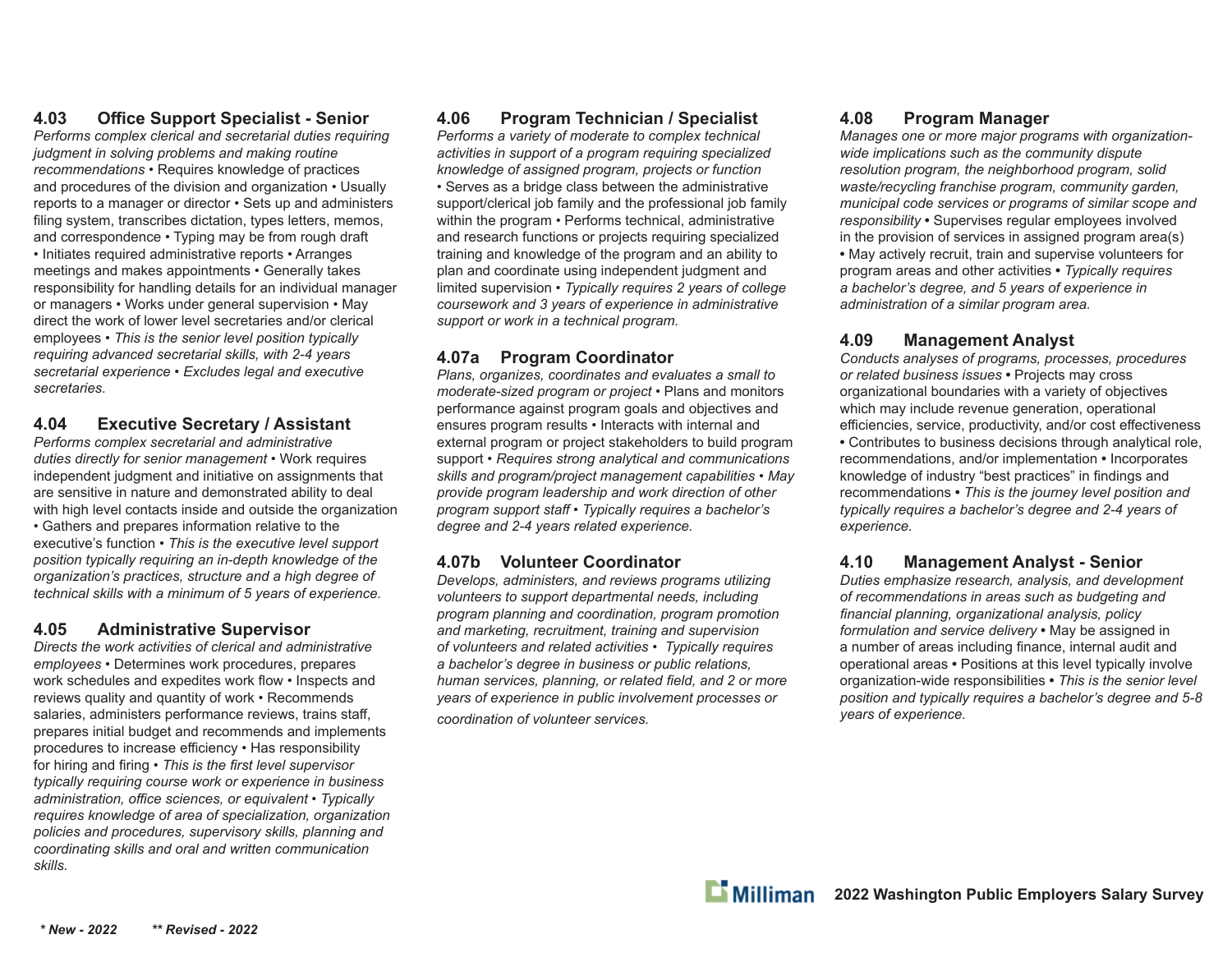# **4.12 Customer Service Representative**

*Answers customer inquiries regarding accounts, products, or services* • Troubleshoots, analyzes, and remedies customer problems, within established guidelines • May research or update the organization's computerized records • Acts as a liaison between customer and the organization's various departments • May prepare customer correspondence • May function in a call center environment • *This is the intermediate level typically requiring broad knowledge of the organization's procedures, products, and services.*

# **4.13 Public Information Offi cer**

*Plans and implements public information programs to <sup>e</sup>ff ectively represent the organization to the media and public* • Develops and administers timely and accurate communication of information related to organization business, either at the initiative of the organization or in response to media requests • Provides a coordinated approach to communication on behalf of the organizational programs assigned • Ensures consistency in content of program information within the organization and to the media/public • *Typically requires a bachelor's degree and 5+ years of experience • May have some lead or supervisory duties, but the focus of this position is not managerial.* 

# **4.14 Buyer / Purchasing Agent**

*Compiles the necessary information and takes independent action to procure supplies, materials, equipment and services* • Prepares bid invitations and conducts bid openings; examines bids for compliance with procurement requirements • Has extensive contact with vendors to obtain prices and specifications of products • No direct supervisory responsibilities • *Intermediate level position generally requiring course work at the college level with emphasis in business administration and demonstrated knowledge of materials purchased and sources of supply • Typically requires 2-3 years buying experience.*

# **4.15 Purchasing Manager**

*Manages the purchasing activities of an organization or operating unit* **•** Establishes purchasing policies and departmental procedures **•** Determines sources of supplies, raw materials, and components, by receiving and analyzing quotations and proposed bids **•** Negotiates purchasing contracts, monitors vendor quality and maintains necessary records and documentation **•**  Coordinates with production, engineering, and other departments **•** *Typically requires a degree and 5-8 years of experience. NOTE: Intended to be the top level of this function within smaller organizations, or typically the 2nd or 3rd level within larger organizations.*

# **4.16 Contract Administrator**

*Responsible for the development and preparation of complex bid documents, including contract terms and conditions* **•** Performs contract administration responsibilities including review and drafting of amendments and service directives, answers questions on contract interpretation, and provides advice on contract issues **•** *This is an intermediate level non-supervisory contract administrator position, typically requiring a degree and 3-5 years of experience.*

# **4.17a Deputy City Recorder**

*Participates with the City Recorder in maintaining and managing City records and specialized work in the duties prescribed by the City Charter* **•** *Typically requires an associate degree in records and information management, some experience in records management, and dealing with the general public and public officials • Typically requires certification as municipal clerk and/or records manager.*

# **4.17b City Recorder**

*Coordinates City Council meetings and agendas, ensuring compliance with laws governing public meetings, records, and elections* **•** Administers City elections and supervises the City's general services **•** May develop, review, approve and implement section work plans, services, policies, procedures and reports **•** Typically *requires an associate degree in office management, or closely related field, and 5 years of experience in offi ce management, including 2 years supervisory experience in a municipal setting, or an equivalent combination of education and experience.*

# **4.17c Council / Board Coordinator**

Performs varied, confidential, moderate to complex *administrative support and coordination duties for the City Council / Board* **•** Duties and responsibilities typically involve a blend of administrative, communications, coordination, and public contact duties **•** May also provide general, confidential administrative backup support to other staff, which may include senior managers • Primarily provides administrative support to elected officials • This position does not have City Recorder duties.

# **4.18 Assistant City Manager**

*Manages, plans, and sets goals and direction for various internal departments to ensure delivery of quality services*

- Oversees organization's budget Serves as project manager on special projects as assigned **•** Acts as City Manager in his/her absence **•** Supervises a support staff
- *Typically requires a bachelor's degree and 10+ years of related experience*.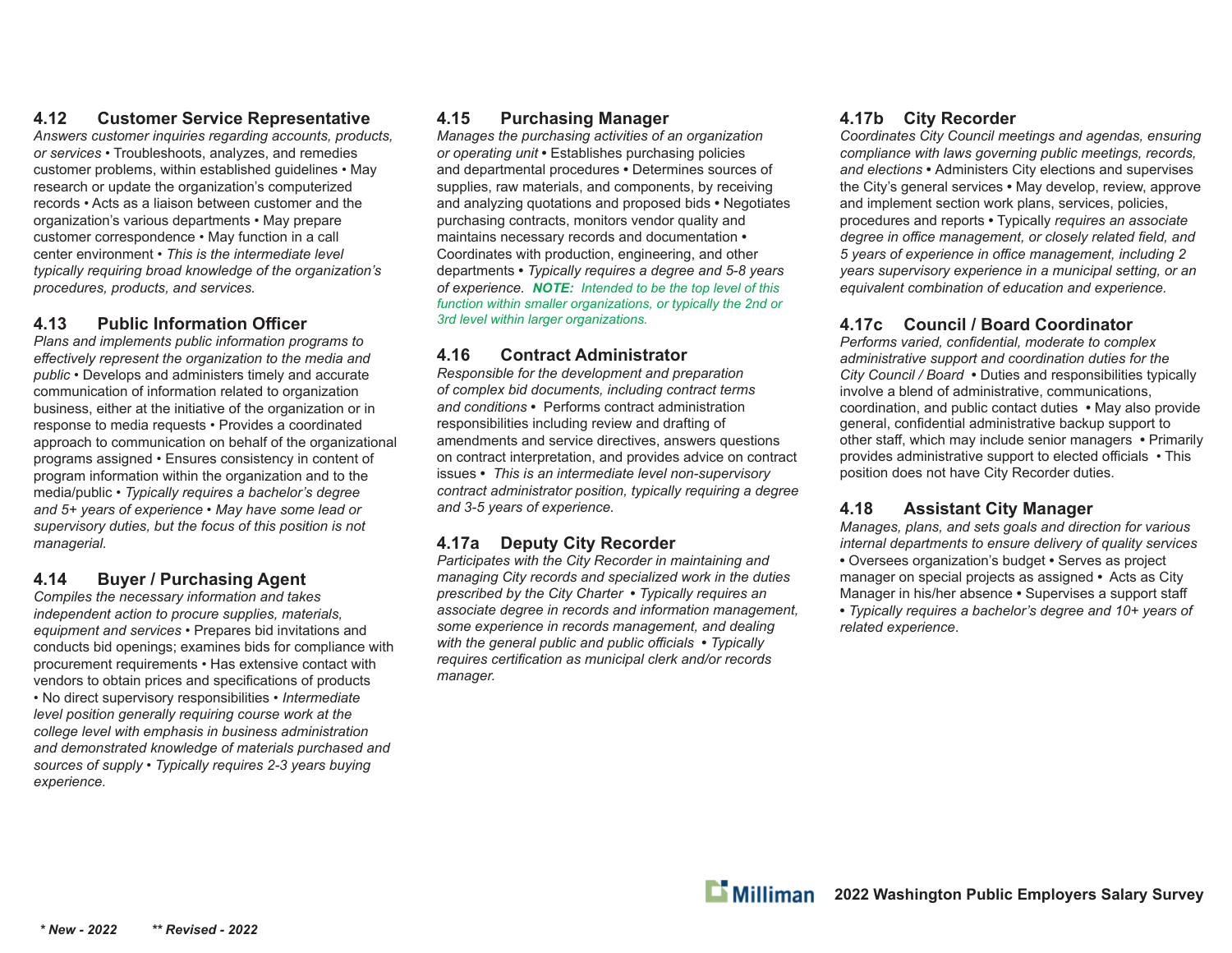#### **4.19 Policy Advisor**

*Provides high level policy advice and support and undertakes complex research and analysis in relation to the development, coordination, implementation and review of Government policies* **•** Serves as primary point of contact advocating for governmental policy priorities **•** Seeks changes in local, state and federal legislation **•**  Advances legislation in support of priority initiatives and goals **•** Defends against legislation with adverse impacts **•**  Cultivates and manages relationships with key legislators and government o ffi cials **•** Coordinates and strategizes regularly with elected o ffi cials on legislative matters **•**  Works closely with senior department sta ff to develop legislative needs and specific impacts of legislation • Serves as a primary contact with elected officials and government agencies **•** Works with key local and statewide constituencies and stakeholders to protect common interests and advance common goals **•** *Typically requires a bachelor's degree in political science, economics, or public policy* **•** *An advanced degree or law degree desired, plus experience with political process and excellent communication skills.*

#### **4.20 Government Relations Manager**

*Provides structure and vision for intergovernmental relations and operations, achieving the goal of promoting and protecting the jurisdiction's interests at the international, federal, state, and regional levels* • Manages sta ff including hiring, setting work objectives, and providing direction related to international, federal, state, and regional agendas • Assists in creation of, and works with interdepartmental sta ff teams on implementation of, specific strategies • Manages budget, and may oversee accounting, state lobbying, public disclosure, etc. • Serves as primary contact for officials at international, federal, state and regional levels • Assists department heads in utilizing intergovernmental services • Works with key local and statewide constituencies and stakeholders to protect common interests and advance common goals.

#### **4.21 Records Analyst**

*Responsible for developing and maintaining the records management program* **•** Searches and investigates records to retrieve information and files • Ensures adherence to legal regulatory requirements for records retention, disclosure of public and personnel records and information **•** Ensures necessary compliance with applicable state and federal laws **•** Works with users providing advice, guidance, and training of the records filing and retrieval procedures • Proposes and implements filing systems working with users to ensure responsive system **•** *Typically requires a bachelor's degree and 3+ years of related experience*.

#### **4.22 Records Coordinator**

*Organizes, schedules, and performs records management functions, including storage, retrieval, retention, and destruction in compliance with federal and state law; represents the District as the Records Officer in appropriate meetings with state and other agencies;*  protects the integrity, security, and confidentiality of *documents and records • Typically requires 5+ years of <sup>o</sup>ffi ce experience, with emphasis on records management.*

#### **4.23 Records Manager**

*Supervises the records management program, which includes overseeing the development and maintenance of cost e ff ective systems for controlling the use, maintenance, reproduction, protection, and disposition of all records* • Supervises a Records Management sta ffwhich may include Records Supervisor(s), on/o ff site record support, micrographics, computer output microfilm, and computer-assisted retrieval • Consults with all levels of management to determine records management requirements • *This position typically requires 3-5 years of experience in records management or related field. NOTE: Medical Library Services Manager data reported in Northwest Health Care Salary Survey.*

# **5.0 HUMAN RESOURCES**

#### **5.01 Human Resources Assistant**

*Performs moderately complex activities in support of the personnel/human resources function* **•** Conducts or assists in conducting project work in the area of employment or affirmative action, employee communications, employee events, benefits and salary administration, or HRIS  $\cdot$ Compiles and tracks data; prepares reports **•** Answers and refers personnel-related questions and inquiries **•** Initiates and prepares personnel actions **•** *This is a senior level nonexempt or entry level exempt position, typically requiring a college degree and 1 year of related experience.*

# **5.02 Human Resources Generalist**

*Administers human resource programs, procedures, and plans* • Provides guidance to executives, managers, supervisors, and employees on various routine to moderately complex human resource issues • Areas of expertise may include employment, affirmative action, EEO, classification, compensation, employee relations, benefits, safety, and training  $\cdot$  This is an intermediate level *human resource sta ff professional with no supervisory responsibility, and typically requires 2-4 years of experience.*

#### **5.03 Human Resources Generalist - Senior**

*Contributes to the design and development and administers human resource programs, procedures, and plans* • Provides guidance to executives, managers, supervisors, and employees on various human resource issues of a fairly complex nature • Areas of expertise may include employee relations, labor relations, employment, affirmative action, classification, compensation, benefits, safety, and training • May consult with regulatory and/ or legal personnel to review and resolve problems • *This position generally has no supervisory responsibility* 

*• Typically requires a degree and 4 or more years of experience.*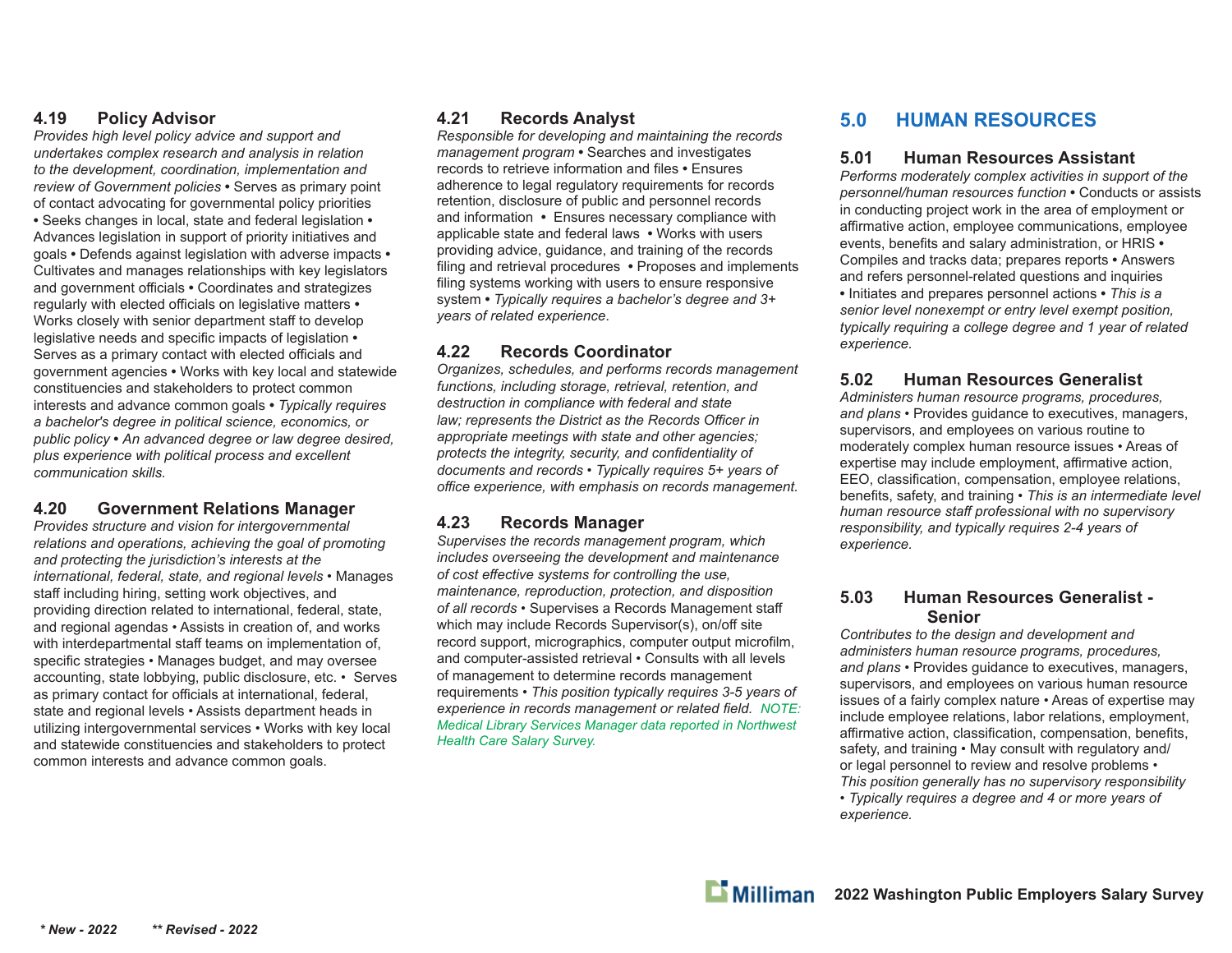#### **5.04 Benefi ts Specialist**

*Identifies and resolves benefit questions through research and policy interpretation* • Communicates with active and retired employees, human resource sta ff and consultants • May assist with special projects within the benefits area • *Typically requires current knowledge of the organization's*  benefit programs and 1-2 years of related experience.

#### **5.05 Benefi ts Administrator**

Administers employee benefit programs; develops and *recommends new programs or revisions to existing programs; develops and carries out benefit educational* activities; conducts and responds to benefit surveys; *ensures compliance with all legislative acts pertaining to employee benefits* • May supervise benefit clerk(s) • This *is the intermediate level position typically requiring course work or experience in business administration, accounting, personnel management, etc. • Typically requires 3-4 years of experience in analyzing, evaluating and administering employee benefit programs.* 

#### **5.06a Classi fi cation / Compensation Analyst**

*Studies and analyzes jobs and prepares job descriptions in standardized form; evaluates jobs using established evaluation systems and determines appropriate grades* • Conducts compensation surveys and participates in surveys conducted by other firms • Analyzes survey data and develops and recommends classification/ compensation policies and procedures • May assist in the administration of merit rating program, reviewing changes in wages and salaries for conformance to policies • May also assist in the design and administration of classification/compensation programs • No lead responsibility • *This is the intermediate level position typically requiring course work or experience in business administration, statistics, personnel management or comparable discipline • Typically requires demonstrated knowledge of job evaluation systems, compensation practices and methods, knowledge of applicable laws, and*  2-4 years of classification/compensation experience.

# *5.06b Classifi cation / Compensation Analyst - Senior*

*Studies and analyzes jobs and prepares job descriptions in standardized form; evaluates jobs using established evaluation systems and determines appropriate grades* • Conducts compensation surveys and participates in surveys conducted by other firms • Analyzes survey data and develops and recommends classification/ compensation policies and procedures • May assist in the administration of merit rating program, reviewing changes in wages and salaries for conformance to policies • May also assist in the design and administration of classification/compensation programs • Provides project leadership on more di ffi cult or sensitive projects • *This is the senior level position typically requiring course work or experience in business administration, statistics, personnel management or comparable discipline • Typically requires demonstrated knowledge of job evaluation systems, compensation practices and methods, knowledge*  of applicable laws, and 4-6 years of classification/ *compensation experience.*

# *5.07a Employment Recruiter*

*Prepares job announcements, screens applications, interviews prospective employees for hourly and salaried*  jobs (usually up to and including professional and first-line *manager jobs), refers applicants to specific job openings, checks references and may process changes in employee employment status (hires, promotions, transfers, etc.)* • May have EEO and affirmative action responsibilities • No lead responsibility • *This is the intermediate level position typically requiring course work or experience in business administration, communication, personnel management or comparable discipline • Typically requires demonstrated interviewing skills, knowledge of modern employment practices and related laws, and 1-2 years of experience in recruiting.*

# **5.07b Employment Recruiter - Senior**

*Prepares job announcements, screens applications, interviews prospective employees for hourly and salaried*  jobs (usually up to and including professional and first-line *manager jobs), refers applicants to specific job openings, checks references and may process changes in employee employment status (hires, promotions, transfers, etc.)*

 $\bullet$  May have EEO and affirmative action responsibilities • *This is the senior level position typically requiring course work or experience in business administration, communication, personnel management or comparable discipline • Typically requires demonstrated interviewing skills, knowledge of modern employment practices and related laws, and 4-6 years of experience in recruiting.*

# **5.08 Human Resources Manager**

*Manages the human resource function by supervising staff engaged in one or more of the following areas:*  benefits administration, employee recruitment and *selection, salary administration, management training and development, labor relations, employee education and Equal Employment Opportunity compliance* • Organizes and manages an integrated family of services to develop the organization and to administer employee relations programs • Plans and implements personnel management actions to achieve business plans • *Typically requires coursework or experience equivalent to a degree in industrial relations, human resources, or business administration, and 5 years human resource experience. NOTE: Intended to be the top level of this function within smaller organizations, or typically the 2nd or 3rd level within larger organizations. This level typically does not have subordinate managers.*

#### **5.09 Human Resources Director**

*Develops and/or implements human resource policies and programs within the policy guidelines set by top management* **•** Typically directs the following personnel functions: staffing, affirmative action, wage/salary and benefit administration, training and development, labor relations, safety and health, and employee services **•**  Directs the activities of professional Human Resource sta ff **•** Typically *requires a degree and 8-10 years of experience*. *NOTE: This is the top level of this function within larger organizations. This position typically has subordinate managers.*

 $\mathbf{L}$  Milliman

**2022 Washington Public Employers Salary Survey**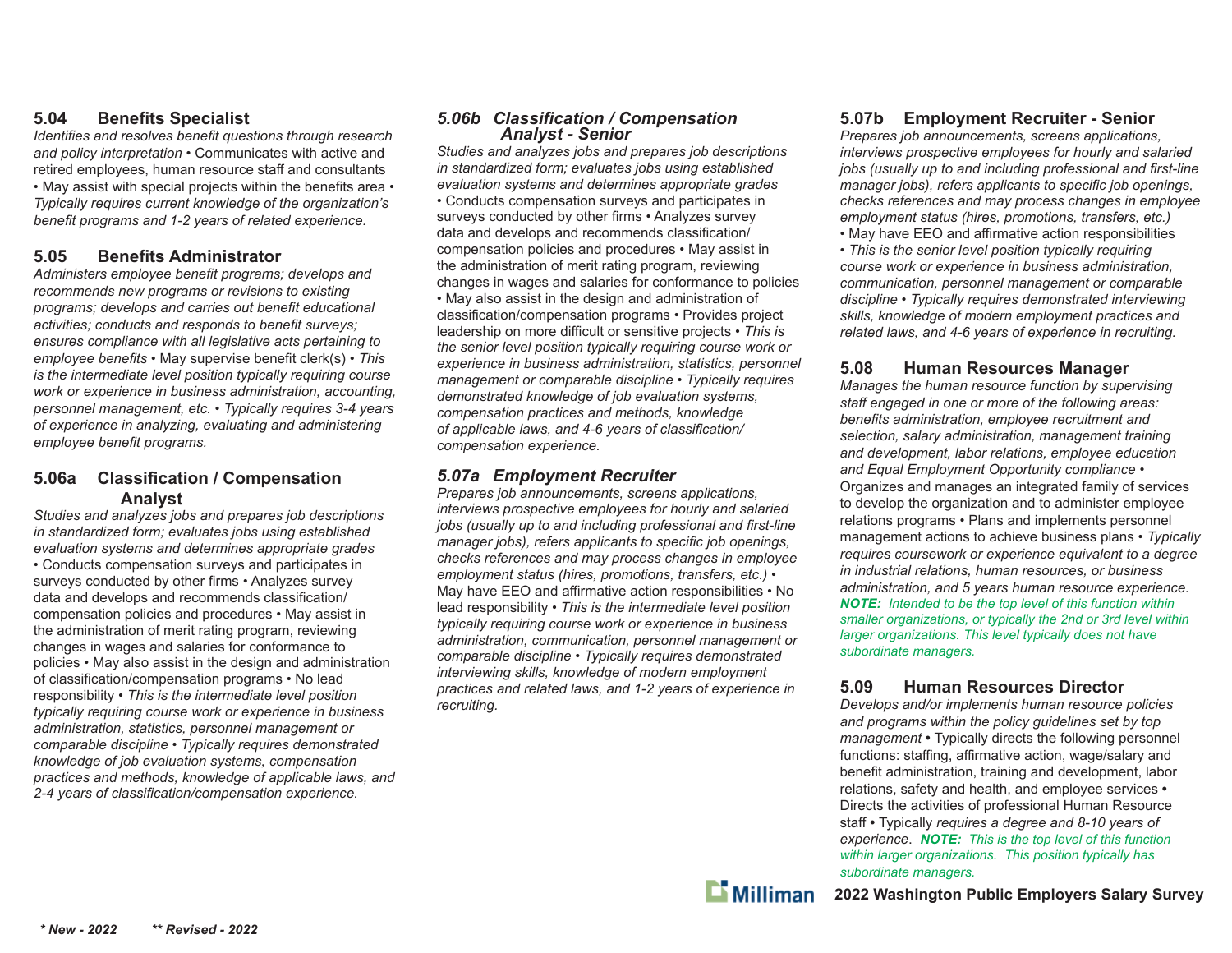# **5.10 Labor Relations Negotiator**

*Represents the agency in negotiations with unions, and in grievances, arbitrations and other administrative proceedings* **•** Advises management on labor and employment laws and personnel matters, and participates in the development and/or presentation of briefing materials related to labor relations issues • May *monitor the work performed by junior negotiators in the performance of contract negotiations and administration work.*

#### **5.11 Labor Relations Manager**

*Establishes, formulates, and administers the labor relations policy subject to senior management guidance and approval* **•** Represents management in labor relations including the negotiation, interpretation, and administration of collective bargaining agreements **•** May direct the activities of a Labor Relations support sta ff **•** *Typically requires a degree and 5-8 years of experience.*

#### **5.12 Claims Rep. - Worker's Compensation**

*Evaluates and determines the validity of claims for workers' compensation benefits* • Conducts investigations, takes statements, and may represent the company at first level litigation **•** Initiates documents when appropriate to provide benefits to injured or ill employees, in accordance with state or federal laws **•** Coordinates return-towork process **•** *This is a non-supervisory position, typically requiring an AA degree and 3-5 years of case management experience.*

#### **5.13a Diversity, Equity & Inclusion Business Partner**

*Develops, implements, and assesses the organization's diversity, equity and inclusion strategy •* Ensures alignment with the organization's vision and mission • Partners with human resources in developing and sustaining an inclusive environment that equally engages employees in all stages of their employment experience • Works with all levels of leadership and employees • Educates employees, supervisors, and executive leadership on how to recognize, support, and appreciate individual di ff erences *• Typically requires a degree and 5 or more years of experience.*

#### **5.13b Diversity, Equity & Inclusion Manager**

*Directs, oversees, and implements the organization's diversity, equity and inclusion strategy •* Ensures alignment with the organization's vision and mission • Partners with human resources in developing and sustaining an inclusive environment that equally engages employees in all stages of their employment experience, including recruiting/EEO activities • Works with all levels of leadership and employees • Educates employees, supervisors, and executive leadership on how to recognize, support, and appreciate individual differences • May supervise diversity, equity, and inclusion sta ff , and report directly to top HR leader • *Typically requires a degree and 8 or more years of experience.*

#### **5.14 Safety O ffi cer**

*Administers comprehensive employee occupational safety and health program to comply with state and the Department of Labor Occupational Safety and Health Act (OSHA) and the Washington Industrial Safety and Health Act (WISHA) rules, regulations and codes including developing and implementing any agency or geographic unique safety and health programs* **•** Organizes and instructs safety and health education courses **•** *Typically requires a bachelor's degree in occupational safety and health, safety studies, natural science, business or public*  administration, education or allied field and 2 years of *professional experience in occupational safety and health programs.*

# **6.0 COMMUNITY PLANNING / DEVELOPMENT**

#### **6.01a Building Permit Specialist**

*Performs technical and administrative duties that support building department functions* **•** Accepts permit applications, reviews them for completeness and errors, enters data into computerized tracking system, and routes them for review **•** Accepts, reviews, and issues permits for simple and over-the-counter permit applications **•** Answers questions about building codes and provides copies of plans, maps, and other documents to customers **•** Tracks progress of permit applications **•** May perform simple plan review **•** May include limited clerical work **•** *Typically requires 1-2 years of experience and reports to the building o ffi cial.*

# **6.01b Code Development Analyst**

*Reviews and develops and/or revises complex technical construction codes and policies* **•** Coordinates major code revision and development projects on behalf of the department, including evaluating current technical construction codes and regulations and alternative proposals  $\bullet$  Analyzes feasibility, cost effectiveness, and benefits of proposed code changes, and advocating when other jurisdictions propose code changes that affect policies and procedures **•** *Requires a bachelor's degree in building construction technology, architecture, business or*  public administration, urban planning or a related field and *two years of professional code development experience*.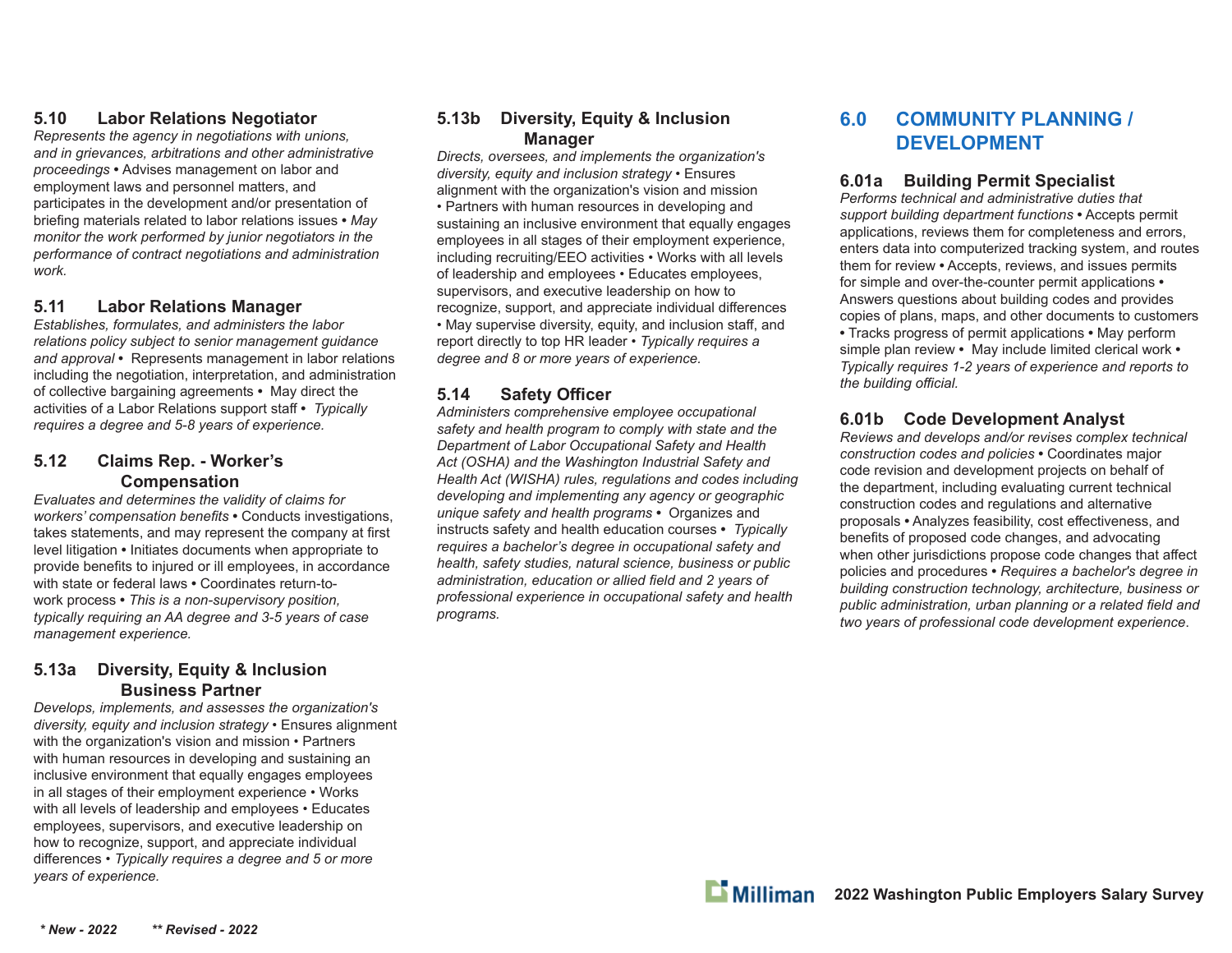# **6.02 Plans Examiner - Residential**

*Reviews construction plans for single family dwellings and incidental buildings and structures for compliance with all standards, codes, ordinances and zoning requirements* **•** Approves or denies plans **•** Attends pre-design and plans review meetings with developers and contractors **•** May conduct field inspections • *Typically requires a 2 year degree and 2-3 years of experience, plus certification as a plans examiner.*

# **6.03 Plans Examiner - Commercial**

*Reviews construction plans for commercial, industrial and multifamily buildings for compliance with all standards, codes, ordinances and zoning requirements including*  structural/mechanical plans, fire-life safety plans, plumbing *plans, fire sprinkler plans and fire alarm plans* • Approves or denies plans **•** Attends pre-design and plan review meetings with developers and contractors **•** May conduct field inspections • *Typically requires a 2 year degree and* 2-3 years of experience, plus certification as a plans *examiner.*

# **6.04 Plans Examination Supervisor**

*Under general supervision, supervises and participates in the review and evaluation of building plans to determine their compliance with building and mechanical codes; directs the computing and verifying of fees and the issuing of building permits; administers appeals; plans and directs the work of technical staff ; and performs related duties as assigned • Typically requires a degree with a major in engineering, construction management, or a closely related field; and at least 4 years of progressively responsible construction management or inspection, plan check or building permit experience.* 

### **6.05 Building Inspector**

*Inspects all levels of residential, commercial and industrial installations for compliance with all building, mechanical, manufactured home specialty codes and applicable fire* code requirements including structural/mechanical, fire-life safety, plumbing, fire sprinkler and fire alarm • Reviews materials, designs, plans and specifications • This is not a *lead position* • *Requires appropriate state certification.* 

# **6.06 Building Offi cial**

*Directs activities and staff of building department/division in inspection and review of buildings and plans* • Typical duties include development of policies and procedures and local code development **•** May perform some building inspection work **•** May have additional duties including administration of code enforcement activities **•** *Typically requires a 2 year degree and 4-6 years of building inspection experience plus certification as a building <sup>o</sup>ffi cial • Typically reports to the chief administrative offi cer or a department head.*

#### **6.07 Electrical Inspector**

*Inspects residential and commercial buildings for compliance with all electrical codes, ordinances, standards, rules and regulations* **•** Checks design, construction and quality of materials and location of electrical systems **•** Reviews residential, commercial and industrial electrical plans and specifications • Requires *appropriate state certifi cation.*

# **6.08 Plumbing Inspector**

*Inspects residential and commercial buildings for compliance with all plumbing codes, ordinances, standards, rules and regulations* **•** Checks design, construction and quality of materials and location of plumbing systems **•** Reviews residential, commercial and industrial plumbing plans and specifications • Requires *appropriate state certifi cation.*

# **6.11 Economic Development Manager**

*Manages the development and implementation of goals and programs in economic development, redevelopment, small business assistance and housing* **•** Provides liaison between the economic development effort and related programs **•** Serves as coordinator on relations with the public and other governmental agencies **•** Conducts research and analysis on issues related to economic development and housing **•** Supervises employees involved in the provision of services **•** *Typically requires a bachelor's degree including 2 years in supervisory and management role and experience in commercial and industrial real estate and mortgage lending.*

# **6.12 Community Development Director**

*Directs the Community Development Department and serves as advisor to top management and staff on development issues including planning, annexation functions, building plan review and inspection • Typically requires a bachelor's degree, and 8-10 years of experience in community development including 5 years in senior management role. NOTE: This is the top level of this function within larger organizations. This position typically has subordinate managers.*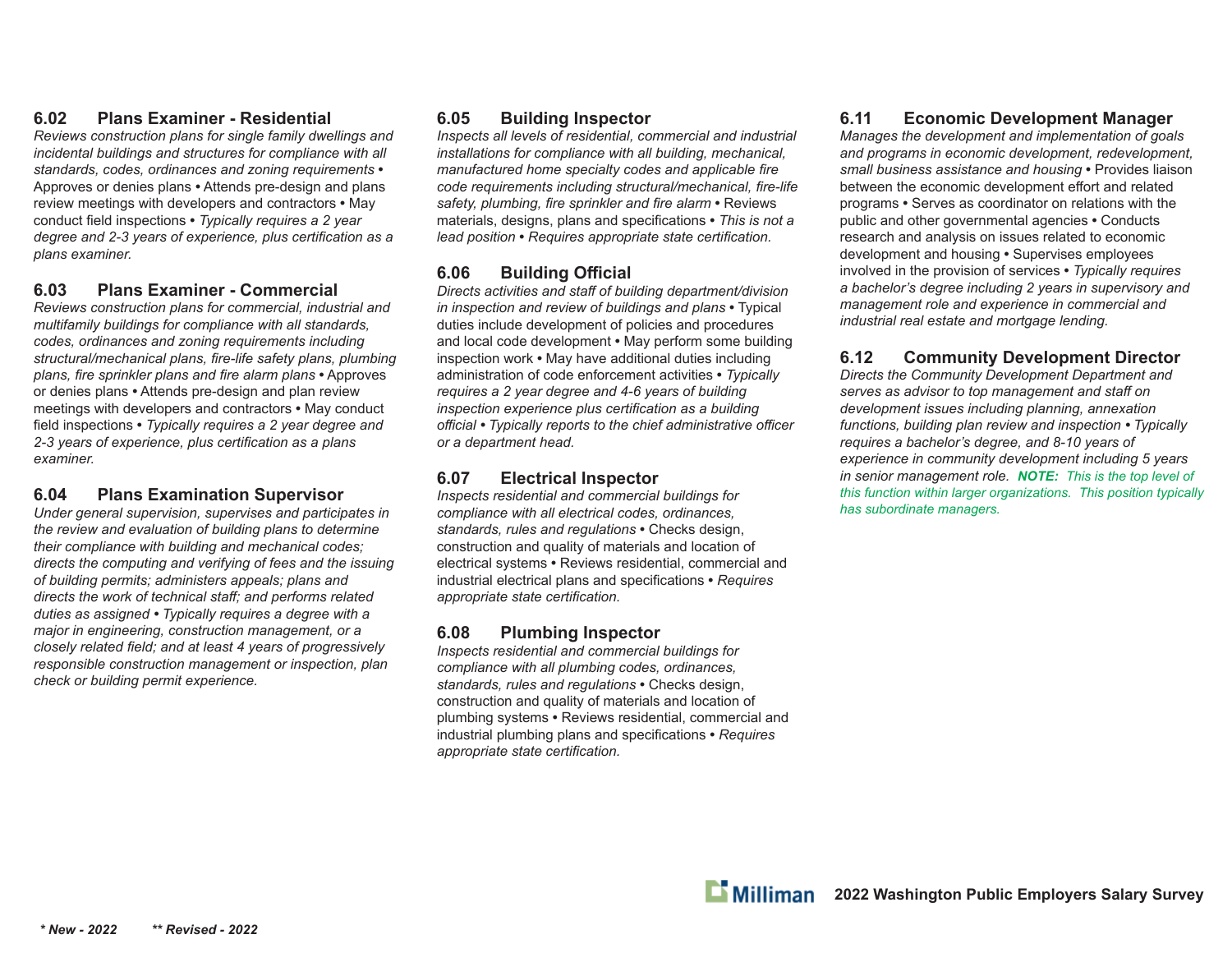#### **6.13 Planner (Journey)**

*Researches and analyzes technical data to apply planning and zoning regulations to development, construction, and land use issues* **•** Provides technical assistance to the public and other agencies **•** Assists senior planning sta ffwith complex cases by gathering and analyzing data, assisting in the preparation of reports and documents for board reviews and appeal hearings **•** May provide sta ffsupport to a variety of planning boards, commissions, and committees, and presents reports and recommendations to them **•** Works under general supervision only, and provides guidance to lower-level planners and planning technicians in evaluating and solving planning problems **•** *Typically requires a 4 year degree and 2-3 years of experience* **•** *Usually the middle level in a job series of professional planners* **•** *Excludes supervisors and may be the only planning sta ff member in smaller jurisdictions.*

#### **6.14 Planner - Senior**

*Researches and analyzes technical data to apply planning and zoning regulations to complex and/or highly sensitive development, construction, and land use issues* **•** Supervises short-term and long-range planning programs and projects, including serving as lead worker for assigned staff **•** Participates in the formulation of departmental goals and objectives **•** Interprets and prepares data for planning studies, reports and recommendations **•** Supervises grant-funded projects as assigned, including publicity, public relations, purchasing, record-keeping, utilization of subordinate work force and progress reports to sponsoring agency **•** Provides sta ff support to a variety of planning boards, commissions, and committees, and presents reports and recommendations to them **•** May supervise lower-level employees **•** *Typically requires a 4 year degree and 4 years of experience* **•** *Usually distinguished from the journey level planner by project management and supervisory responsibilities* **•** *Typically reports to a planning manager (in larger organizations) or director of planning and community development (in smaller organizations).* 

# **6.15 Planner (Principal)**

*Supervises a major planning program including responsibility for planning, organizing, budgeting and supervising complex technical work programs, plans, and studies related to transportation planning, development planning, comprehensive planning or community revitalization* **•** *Typically requires a master's degree, and 5-8 years of progressively responsible experience* **•** *AICP certifi cation preferred.* 

#### **6.16 Planning Manager / Director**

*Responsible for multiple functions including transportation and long-range and current use planning* **•** Under general policy direction, plans, organizes and directs the activities of the planning bureau, and leads the strategic planning process; plans, directs and integrates the programs, operations and personnel; provides expert professional assistance and quidance on the comprehensive plan, economic planning, environmental planning, zoning code issues and housing policy; represents the organization in high-level meetings with community, business and professional organizations; and performs related duties as assigned **•** *Typically requires a degree in urban or regional planning, public administration, law, or a related degree; and at least 10 years of progressively responsible experience in state or municipal planning agencies, at least 5 of which were in a management capacity; or an*  equivalent combination of training and experience.

# **7.0 ENGINEERING**

#### **7.01 Engineering Tech - II**

*Performs a variety of technical civil engineering design, drafting, survey, and construction inspection work under the supervision of a senior engineering technician or civil engineer* **•** Maintains records, prepares maps and sketches, and researches records, maps and data to obtain engineering data such as sewer stubs, water mains, assessments, and zoning **•** Calculates dimensions, profi le specifications, and quantities of materials for construction projects **•** Responds to questions from property owners and the general public **•** May act as rod or chainworker using engineering survey instruments and equipment in field measurement and leveling work • Typically requires *a 2 year degree and 2-3 years of experience • Excludes engineers; distinguished from engineer job series by duties based on technical knowledge rather than broad academic knowledge of general engineering principles and practices • Typically the middle level in a job series of engineering technicians.*

# **7.02 Engineering Tech - III**

*Performs a variety of complex technical civil engineering design, drafting, survey, and construction inspection work under the supervision of civil engineers* **•** Maintains records, prepares maps and sketches, and researches records, maps and data to obtain engineering data such as sewer stubs, water mains, assessments, and zoning • Calculates dimensions, profile specifications, and quantities of materials for construction projects **•** Responds to routine questions from property owners and the general public **•** May act as rod or chainworker using engineering survey instruments and equipment in field measurement and leveling work **•** May serve as project manager or lead worker **•** *Typically requires a 2 year degree and 4-5 years of experience • Excludes engineers; distinguished from engineer job series by duties based on technical knowledge rather than broad academic knowledge of general engineering principles and practices • Typically the highest level in a job series of engineering technicians.*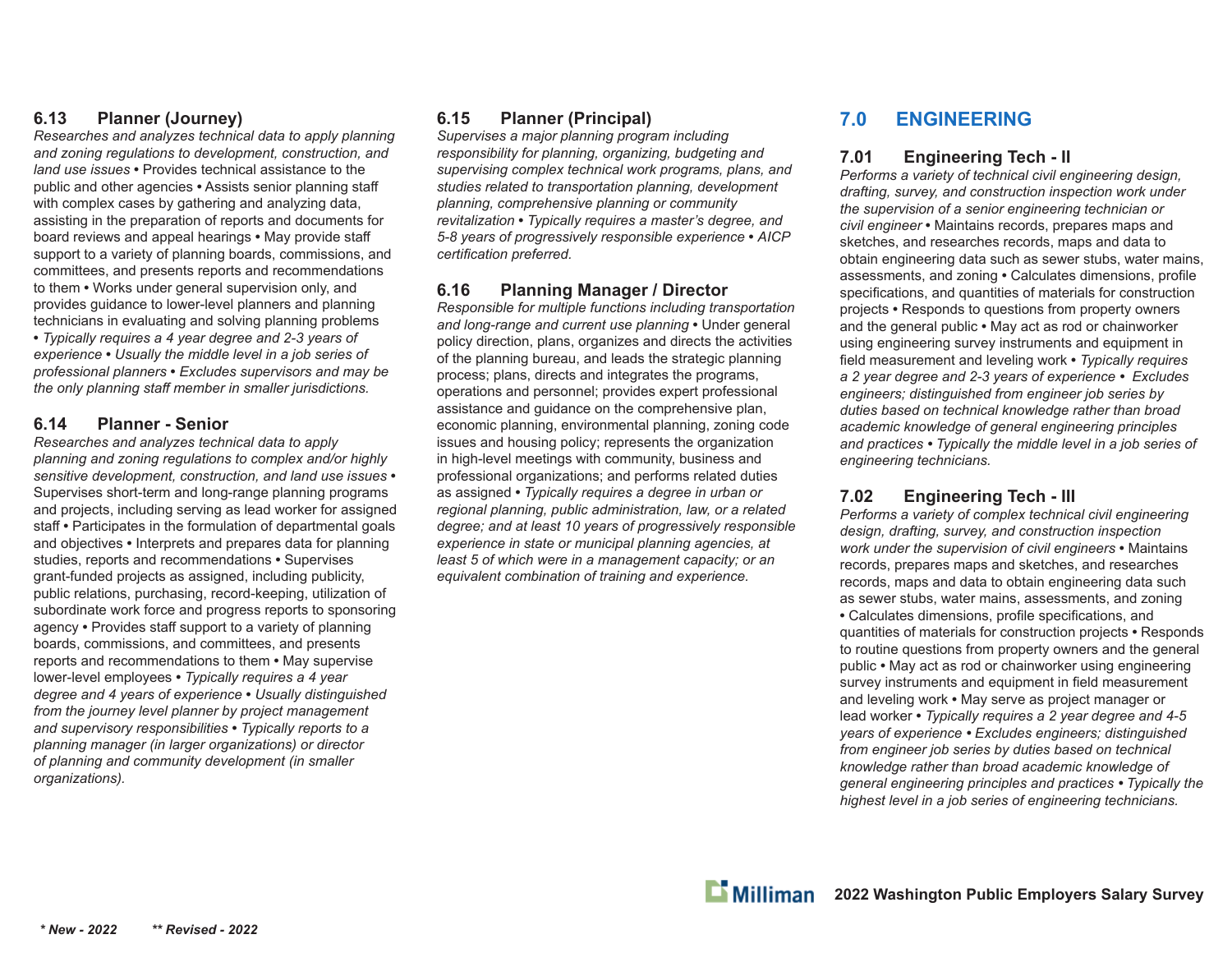# **7.03 Civil Engineer - Entry**

*Participates in planning and designing construction, modifi cation and maintenance of structures and facilities* **•** Assist in review of civil engineering drawings and specifications projects for compliance with design standards, codes and other engineering standards **•** *This is an entry-level engineer requiring a degree.*

#### **7.04 Civil Engineer - Intermediate**

*Plans, designs, and oversees construction and maintenance of structures and facilities* **•** May perform technical research and utilize computers as aids in developing solutions to engineering projects **•** *This is an intermediate level journey engineer requiring a degree and 3-5 years experience.*

# **7.05 Civil Engineer - Senior**

*Performs complex civil engineering assignments with considerable latitude for action and decision making*  **•** Plans, designs, and oversees construction and maintenance of structures and facilities **•** May perform technical research and utilize computers as aids in developing solutions to engineering projects **•** May have lead or supervisory responsibility **•** *This is the senior/sta ff specialist level engineer, requiring a degree, and 5-8 years of experience.*

# **7.06 Professional Land Surveyor**

*Performs professional land surveying assignments* **•**  Performs research of existing field notes, plans and maps from surveys • Certifies results in a variety of land surveying activities, including assembling field data and preparing maps, legal descriptions, and technical reports • Typically requires a 4 year degree, certification, and 2-4 *years of experience.*

# **7.07 Engineering Project Manager**

*Responsible for the overall management of significant engineering capital projects* **•** Sets project plan and direction with subsequent management of all internal and external resources related to the design and construction of organization's facilities **•** Supervises the subordinate field, professional and technical personnel in an engineering design or operations section • *Requires a bachelor's degree in engineering with 5-8 years of experience as a senior project engineer* **•** *Must be a registered professional engineer.*

# **7.08 Engineering Division Manager**

*Manages a number of diverse work groups, engineers and/or technical support, within the engineering department, primarily through subordinate supervisors and/or managers •* Provides leadership and direction to engineering personnel, ensuring effective utilization of resources *•* Participates in short and long-term planning within the engineering department based on the projected needs of the operating areas/departments *• Requires a bachelor's degree in engineering with 5-8 years of experience managing engineering functions • Must be a registered professional engineer.*

# **8.0 LEGAL / COURT**

#### **8.01 Legal Secretary**

*Provides legal secretarial and administrative support to one or more attorneys* • Transcribes dictation to prepare general correspondence, simple-to-complex legal documents, briefs, contracts, and court papers • May check accuracy of forms, legal citations, and other references • May perform fact research projects from department files and prepare summaries • This is the *intermediate level, typically requiring legal secretarial training and 2 years of legal secretarial experience. NOTE: For Paralegal, see job 8.03*

# **8.02 Legal Assistant**

*Assists attorneys by performing paraprofessional duties* **•** Serves as liaison between the organization's in-house and outside counsel by gathering records and files and preparing answers to interrogatories **•** Reviews and assists with legal matters such as bankruptcies, litigation, and garnishment proceedings **•** Composes letters to outside counsel and researches lawsuits **•**  *This is a paraprofessional position, not requiring a*  paralegal certificate but typically requiring 2-3 years legal *experience. NOTE: Excludes legal secretaries or attorneys (law clerks).* 

# **8.03 Paralegal**

*Researches, writes, reviews, and prepares vital information as it relates to court cases and legal matters* **•** Researches and drafts basic motions and complex pleadings, assists with discovery, reviews documents, and assists in trial preparation **•** *Requires Paralegal certifi cation, and 2-4 years of experience. NOTE: Excludes legal secretaries or attorneys (law clerks).*

#### **8.04 Court Operations Specialist**

*Responsible for clerical duties, including accepting and recording documents; accepting and receipting money; responding to general questions from the public, attorneys, etc. regarding court procedures, court calendars, etc.*  • Processes documents; extensive data entry; may do support courtroom duties like operating tape recording equipment, swearing in witnesses, marking exhibits, etc. • *Typically requires 2-4 years court experience.*

# **8.05 Criminal Deputy Prosecutor**

*Prepares criminal cases for trial; prosecutes o ff enders in superior, district and juvenile courts; reviews complaints fi led by arresting o ffi cers* • Reviews and examines evidence, interrogates witnesses, prepares trial briefs and completes trial preparation; investigates the scene of the crime • Researches legal problems • *Typically requires a law degree from an accredited law school, 3-4 years of experience, and membership in the State Bar. NOTE: Excludes chief deputy prosecutors.*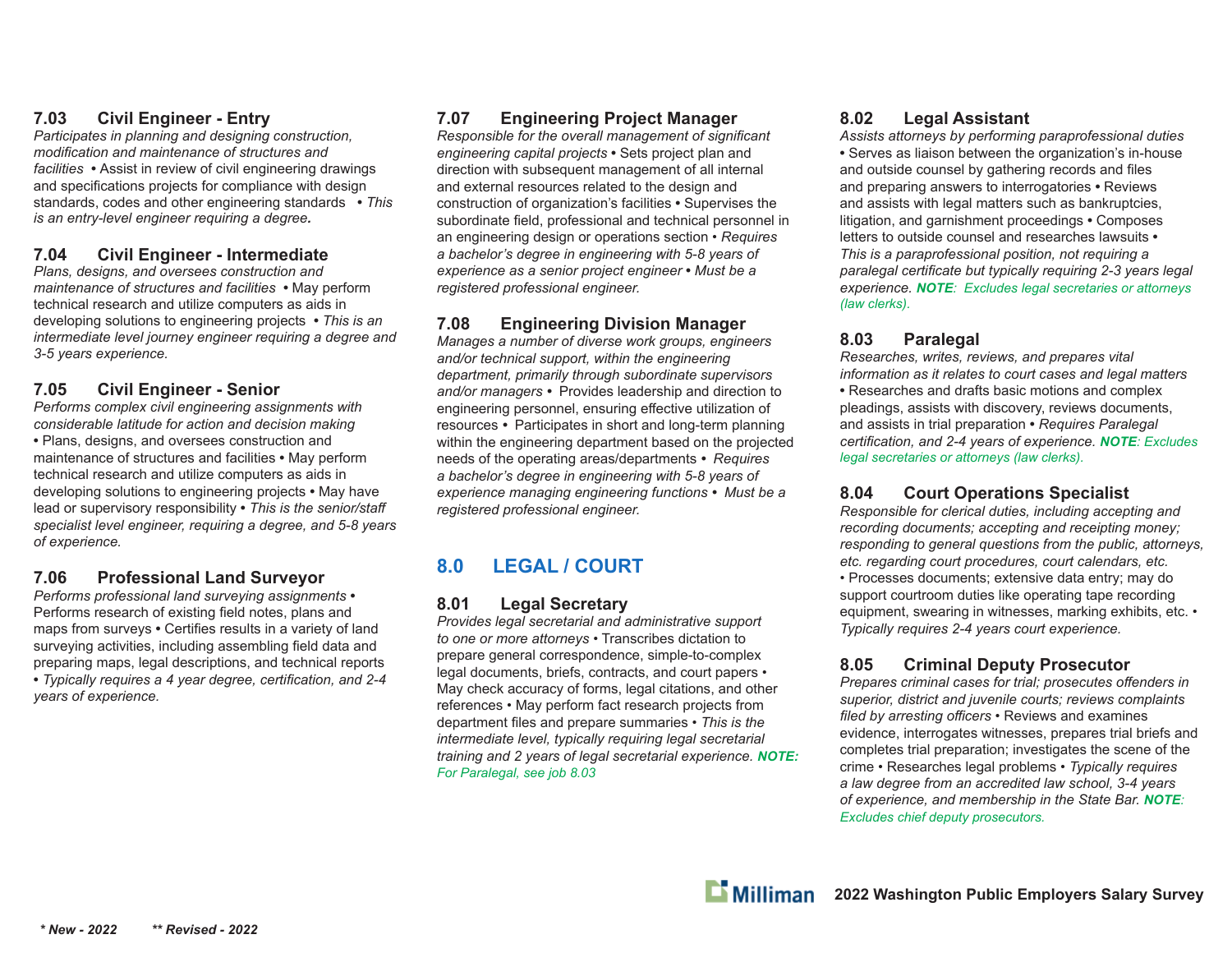#### **8.06 Attorney - Senior**

*Provides legal counsel and guidance to ensure maximum protection of assigned legal rights* **•** Administers legal activities to protect the organization's interests **•** Provides professional interpretations and recommendations to the managers and employees of the organization **•** Initiates legal action and defends the organization in legal action initiated against it **•** Selects and retains outside counsel as required **•** *This is the senior level attorney, requiring a law degree, a license to practice, and 5-8 years of law experience. NOTE: Not intended to be top general counsel.*

#### **8.07 General Counsel**

*Serves as the organization's top legal position* **•** Works with executive team and senior management to apply judgment and problem solving skills in the development and implementation of legal strategies designed to advance the organization's goals, reduce costs, and reduce potential legal exposure and litigation **•** Provides expert legal advice regarding local, state and federal laws and regulations related to public entities and organizationspecific business • Manages the organization's legal department **•** *Requires membership in the state bar and 10 years of experience.*

#### **8.08 Judicial Assistant**

*This is a highly responsible and confidential position which provides direct support to a Judge* **•** Performs the statutorily required functions of the court clerk and bailiff **•** Communicates with attorneys, litigants, jurors, governmental agencies, victims, press, and members of the public to ensure efficient operation of the court  $\cdot$ Prepares a written record of all court proceedings; all security and administrative issues within the department; coordinates with the court administrator's office to facilitate the overall use of all court time and personnel; and schedules pro tem judges to cover courtroom calendars in the absence of the Judge **•** Assists with correspondence and docket management and overall administrative support to the Judge.

#### **8.09 Court Administrator**

*Provides leadership, vision, and development of longterm strategy for effective court services* • Develops and implements a long-term judicial branch strategic direction in collaboration with judges, court administrators and staff; identifies and initiates court innovations; develops administrative practices that promote the effective and efficient use of court resources; develops and oversees compliance with organizational performance standards; oversees administrative operations for budget preparation, accounting, purchasing, records, case management, jury management, personnel functions, and develops new sources of revenue.

# **9.0 LIBRARY**

#### **9.01 Library Aide**

*Performs the processing, retrieval, coding, recording,*  and shelving of books, periodicals, papers, microfilms, *classifi ed reports, and documents for a library* **•** Responds to inquiries for information and publications **•** *This is the entry level position.*

# **9.02 Library Technician - Intermediate**

*Using general knowledge of established library procedures, provides a wide variety of technical support of library services* **•** Conducts bibliographic searches • Corrects or updates information on local files/record systems **•** Provides information regarding locations or availability of material, resources, and services **•** May work with specialized collections such as Braille, science, medicine, etc. **•** *Typically requires 1 year experience as a*  Library Technician, including filing and retrieval of library *materials and contact with the public.*

#### **9.03 Library Technician - Senior**

*Uses advanced knowledge of library procedures, services, and resources to provide expertise and assistance with administrative tasks or unit operations* **•** Independently makes decisions and resolves non-routine and complex problems with public, staff , and publishers **•** May serve as operations coordinator at a specialized public service desk (e.g., reference, circulation, or branch library) **•** May coordinate work of lower level staff **•** *Typically requires at least 3 years of experience as a Library Technician or an equivalent combination of education and experience. NOTE: The Library Technician - Senior is distinguished from the Library Technician - Intermediate by the requirement for advanced knowledge of print and electronic library and information resources, and/or technical expertise in library procedures, and by a high degree of independent decisionmaking.* 

#### **9.04 Librarian**

*Performs professional library duties by administering the*  acquisition, classification, indexing, cataloging, shelving, and circulating of books, periodicals, papers, microfilms, *classifi ed reports, and documents* **•** Reviews current literature to determine if specific items or data may be of value to the organization **•** Uses computer data retrieval system **•** May research special project information as requested **•** *This is the intermediate professional level, requiring a master of library science.*

#### **9.05 Division Librarian**

*Manages a library division such as Reference, Technical Services/Acquisitions or Youth Services* **•** Supervises professional librarians and support staff **•** *MLS required • Reports to Director - Library Services.*

#### **9.06 Director - Library Services**

*Plans, organizes and directs the delivery of library services* **•** Represents library within the community **•** *Supervises library and volunteer staff • May serve as professional librarian as staffing and work load dictate • MLS required.*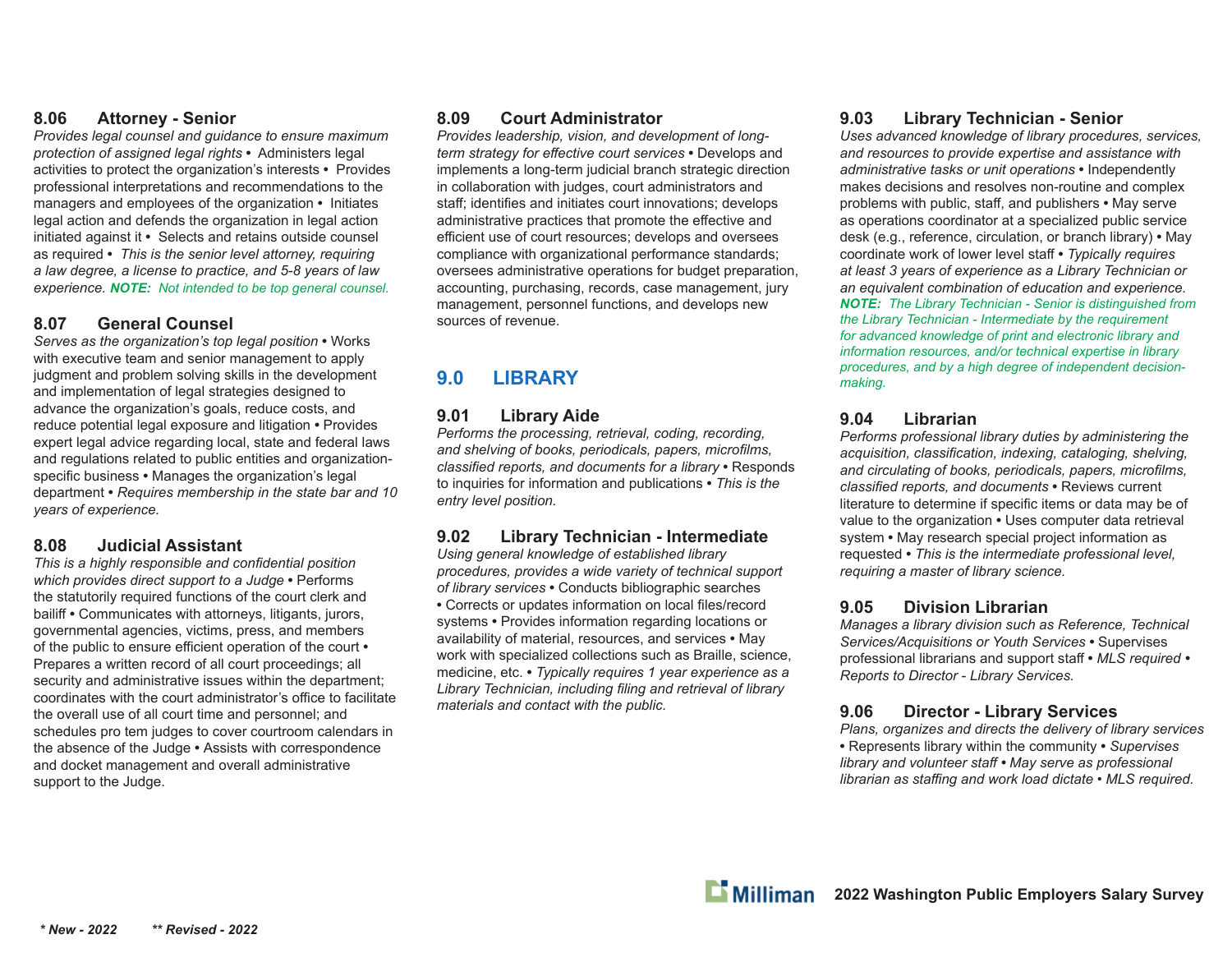# **10.0 PUBLIC WORKS / OPERATIONS**

#### **10.01 Cook**

*Prepares food for employees and visitors* **•** May estimate food needs and order supplies **•** *Typically requires 1-4 years of experience in institutional quantity cooking.*

#### **10.02 Custodial Worker**

*Performs janitorial duties involving the dusting, cleaning, waxing, and/or polishing of the organization's facilities, equipment, and furnishings* **•** Performs limited maintenance and repair duties as assigned **•** Irregular working hours, shift rotations, and the lifting of heavy or bulky objects may be required **•** *This job is the intermediate level which typically requires 6 month's previous janitorial experience.*

#### **10.03a Carpenter**

*Performs skilled journey level carpentry work in the construction, maintenance, repair and remodeling of structures and furniture* **•** Receives general instruction or work orders from supervisor who reviews work for quality and adherence to cost estimates **•** Work is guided by architectural plans, work orders, local building, fire and safety codes **•** Employee may coordinate other trades workers during the course of a project **•** *This is a journey level carpenter; completion of a vocational or apprenticeship or equivalent training and experience is required.*

#### **10.03b Plumber**

*Includes journey level work related to the installation and maintenance of pipes, fittings, and plumbing fixtures to maintain water, gas, heating, and drainage systems* **•**  Cuts, bends, and threads pipes **•** Works from schematics, blueprints, and other specifications • *Journey level position typically requiring completion of a formal apprenticeship program* • May require certification.

#### **10.03c HVAC Engineer**

*Performs journey level work related to the installation, repair and maintenance of heating, ventilation, air conditioning, and mechanical equipment such as refrigerators or cafeteria equipment as per applicable building codes* **•** Uses hand and power tools **•** Works from schematics, blueprints, and other specifications • *Journey level position typically requiring completion of a formal apprenticeship program* • May require certification.

#### **10.03d Painter**

*Performs a variety of duties involving painting of walls, woodwork, and fi xtures* **•** Mixes paint, enamel, and lacquer to match colors **•** Ensures paint is at the proper consistency and viscosity for spraying or brushing **•** May prepare surface for painting by removing old finish, patching and/or coating with a special treatment **•** Applies paint with spray gun or brush **•** Requires knowledge of paints necessary for various applications **•** *This is a journey level painter, typically requiring completion of a vocational or apprenticeship or equivalent training and experience.*

#### **10.03e Sign Painter**

*Responsible for performing manufacturing, production, and installation of signs in a safe and e ffi cient manner* **•**  Design, lay out, and perform sign painting work, including hand lettering, vinyl lettering, and silk screening on various commercial sign substrates, vehicles and equipment **•**  Requires knowledge of commercial sign industry production standards • Must be proficient in using a variety of sign-making software programs • *This is a journey level sign painter, typically requires 3-5 years of related work experience.*

#### **10.04 Electrician**

*Performs a variety of journey level electrical work such as installation, maintenance, or repair of equipment for the utilization and distribution of electric energy* • Plans layouts, installs and repairs wiring, electrical fixtures, apparatus, and control equipment • Uses a variety of hand tools and measuring and testing instruments • May estimate time and materials required to complete jobs • *This is a journey level electrician; completion of a vocational or apprenticeship or equivalent training and experience is required.*

# **10.05 Facilities Maintenance Technician**

*Provides general maintenance support to o ffi ce building that may include replacing and adjusting lighting; controlling building temperature; storing, monitoring,*  and transferring equipment, furniture, and fixtures; and *repairing general plumbing, carpentry, and electrical problems* • May perform custodial work at times, but not on a full time basis • *Typically requires a basic knowledge of electrical systems, plumbing, HVAC, and wiring for telephones and/or personal computers.*

# **10.06 Facilities Maintenance Supervisor**

*Supervises employees engaged in buildings/facilities and equipment maintenance, repair and renovation* • May also supervise custodial activities and maintenance/ minor plumbing and electrical repairs, carpentry, painting, replacing light bulbs and filters, and landscape maintenance • *This is a full functioning first line exempt supervisory position. NOTE: Exclude lead positions*

#### **10.07 Laborer**

*Performs a wide variety of unskilled tasks requiring sustained physical e ff ort and the use of hand and power tools* • Works under close supervision to insure tasks are satisfactorily completed and receives work assignments and instruction from supervisor or other trade workers.

# **10.08 Maintenance Worker (Journey)**

*Performs the more complex troubleshooting, installation, repair and maintenance, requiring the application of considerable knowledge of departmental equipment, facilities and operations and use of a wide variety of*  equipment • Proficiently operates equipment such as dump trucks, vacuum sweepers, backhoes, grinders, and roadside mowers • May occasionally operate heavier equipment • *Typically requires 2-3 years of experience and a CDL license. NOTE: Excludes those who operate heavy equipment on a full-time basis, sewage treatment plant operators, and supervisors of other maintenance employees.*

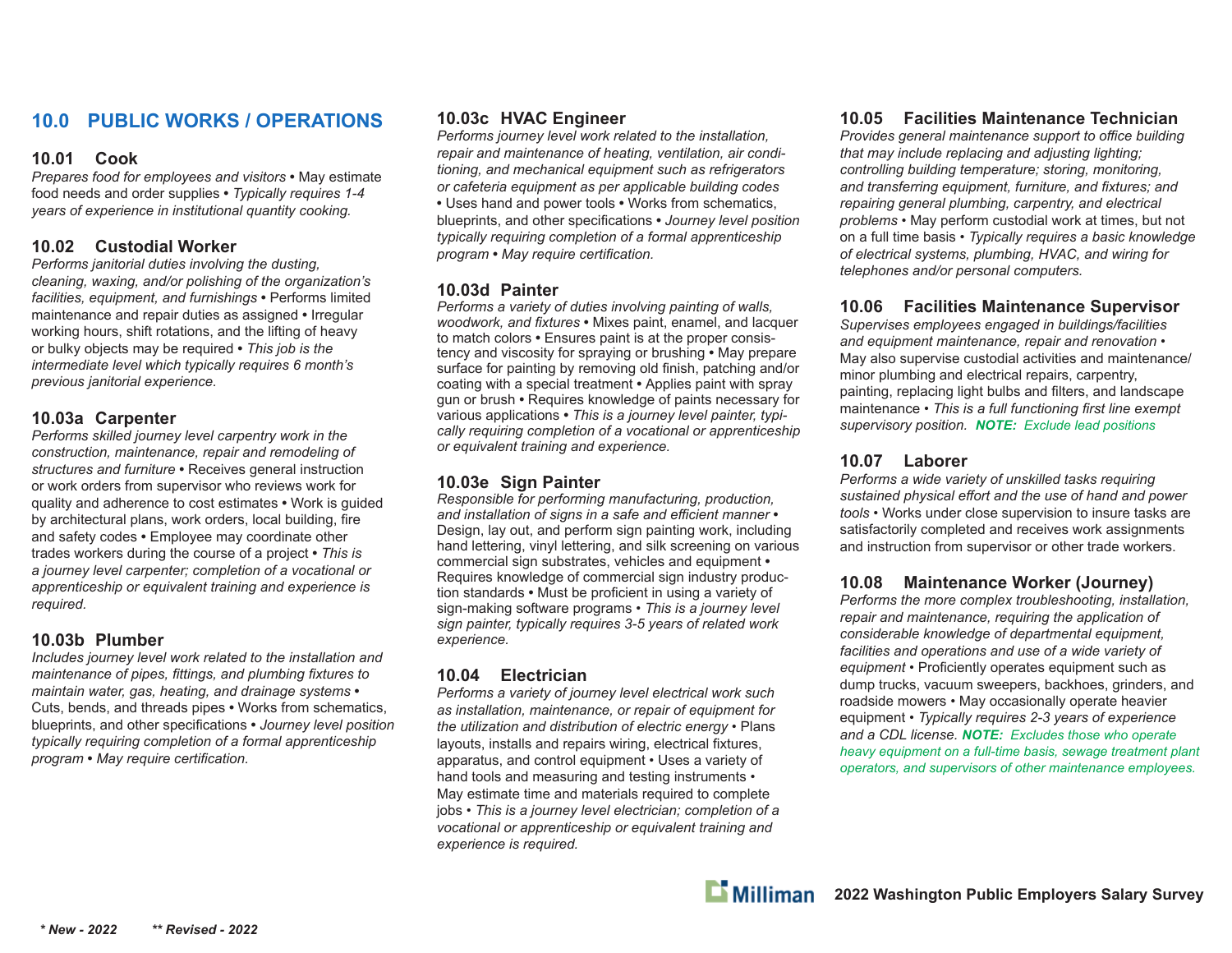#### **10.09 Grounds Maintenance Worker (Journey)**

*Inspects grounds, participates in determining planning or landscaping needs, participates in setting job priorities, trains and directs a grounds maintenance crew* • Under general supervision, designs, installs and repairs irrigation and sprinkler systems; calibrates irrigation systems to meet soil and plant conditions; performs on site inspections of work areas to determine landscaping needs; takes and tests soil samples to determine fertilization and nutrient needs; diagnoses plant and lawn diseases and administers or directs the appropriate remedy; directs a grounds maintenance crew who mows, edges, weeds, rakes, prunes, plants, waters and applies pesticide • *Typically requires 2 years of experience as a groundskeeper, and may require a pesticide applicator's license.*

#### **10.10 Heavy / Construction Equipment Operator**

*Utilizes heavy equipment to accomplish the more di ffi cult and complex installation, repair and maintenance work in the streets/roads, utilities, or parks divisions* • Operates equipment such as power shovels, bulldozers, asphalt paving machines, snowplows, and larger rollers, graders and front-end loaders • *Typically requires 3 years of experience and a CDL license. NOTE: Includes only positions that operate heavy equipment a majority of their workday.*

#### **10.11 Automotive Mechanic**

*Inspects, diagnoses,* and performs equipment, and minor gasoline and diesel engine repairs, scheduled maintenance for cars and light trucks • May mount, balance, and rotate tires • *Typically requires completion of vocational training program and 3 years of experience.*

# **10.12a Heavy Equipment Mechanic**

*Responsible for inspecting, diagnosing malfunctions, repairing, adjusting, replacing, modifying, and fabricating heavy maintenance equipment, parts, components, and auxiliary systems, and for coordinating the work of heavy equipment mechanics* • *Typically requires completion of vocational training program and 5 years of experience.*

#### **10.12b Street Maintenance Worker (Journey)**

*Responsible for performing various maintenance, repair, and minor construction on pavements such as roads, sidewalks, and parking lots* • Must be able to use a variety of equipment including graders, dozers, backhoes, front-end loaders, asphalt spreaders, rollers, pumps, jackhammers and snow equipment • *Does not require a commercial driver's license.*

#### *10.13a Fleet Foreman*

Provides daily work direction and oversight of vehicle maintenance and repair activities, and the quality and safety of the work performed. Assigns work based on resource and staffing availability. Schedules service requests and responds to customer inquires. Performs vehicle inspections. Provides technical assistance as needed to resolve difficult or complex service issues or repairs.

#### *10.13b Fleet Manager*

Manages activities concerned with operation and maintenance of vehicle fleet including repair, scheduled preventative maintenance, and fleet replacement.

# **10.14 Meter Reader**

*Reads water meters and records results independently according to a designated route* • Responds to customer inquiries and complaints about water conservation or leaks • May do routine repair and maintenance work on meters

• May include other duties, such as those of a utility worker or public works maintenance position, but not as a major part of the work day • *Typically requires 1 year of experience.*

# **10.16a Tra ffi c Signal Maintenance Technician**

*Maintains and repairs the tra ffi c signal network and street lighting system • Limited Maintenance Electrician License required with higher level certification preferred.* 

# **10.16b Electronic Technician**

*Performs maintenance, troubleshooting, and repair of complex electronic systems • Requires completion of an approved electronic technician school or equivalent and 3-5 years of recent progressive experience with digital, analog, troubleshooting, and repair of a wide variety of systems.*

# **10.17 Public Works Crew Leader**

Leads and directs a work crew, requires a broad knowledge of project management, materials and equipment operation, safety, scheduling, work quality standards and practices, including employee and public relations *•* This class is distinguished from equipment operator by the level of knowledge of construction projects and involvement in project planning *•* Investigates facilities related to assignment, determines cause of problems, responsible party, identifies needed repairs and maintenance methods *•* Works closely with operations and management personnel and others in planning and scheduling roadside, drainage or other maintenance and repair projects; reviews project requirements; coordinates and schedules personnel, equipment and materials needed *•* Inspects job site; assures compliance with OSHA and other regulations, bureau safety rules and procedures; provides safest working environment for crew and public, and the safe and efficient operation of equipment; oversees groundwork and traffic control setup.

# **10.18 Public Works Field Supervisor**

*Directly supervises and works with the public works construction and maintenance crew(s) engaged in providing water and sewer services and in maintaining streets and parks or other services •* Plans, assigns and schedules proper use of personnel and equipment *•*  Troubleshoots and analyzes problems related to street obstructions, slides, sewage problems, water mains and others of similar complexity *• Typically requires 3-4 years of experience in maintenance specialty area and related professional certifi cations. NOTE: This position works out in the field with the crew for a majority of the workday; it is not primarily administrative in nature.*

 $\mathbf{L}$  Milliman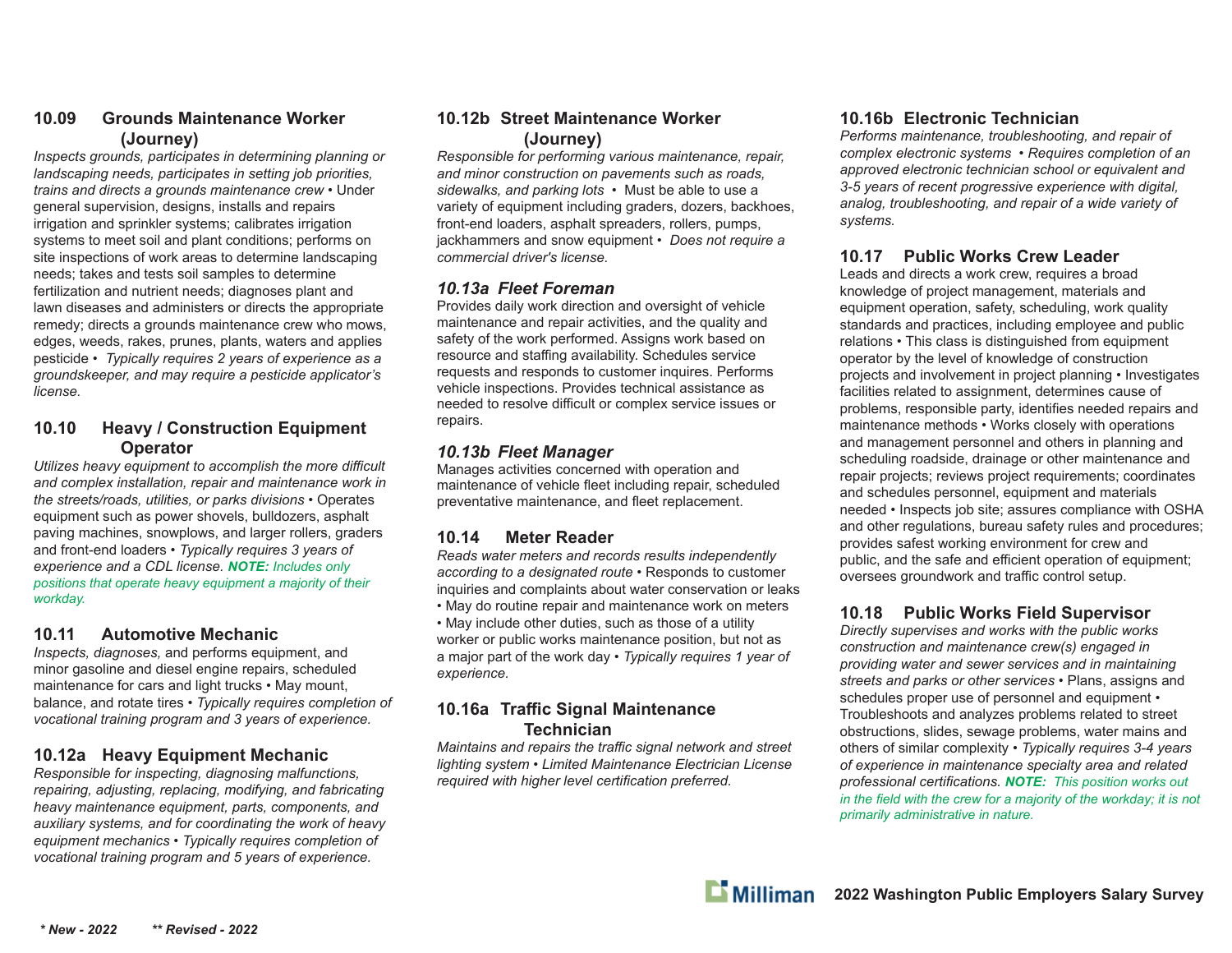#### **10.19 Public Works Operations Supervisor**

*Plans, directs and coordinates the overall activities for the construction, operation, maintenance and repair of one or more Operations Department programs •* Meets with and assist contractors relative to operations projects *•*  Works with special districts and/or other public and private agencies regarding public works projects *• Typically requires a 2 year degree and 6 years of experience.*

# **10.20 Public Works Inspector**

*Inspects construction procedures, used in public utility and street construction of development projects, for compliance to ordinances and specifications, including street, storm, sanitary, water, electrical, telephone, gas,*  and cable locations • Conduct final inspections prior to acceptance *•* May review construction and development plans for construction application, update, and maps.

# **10.21a Public Works Superintendent**

*Manages multiple functions in the operation and maintenance of water and sewer systems, streets, parks/ pools, facilities/buildings/grounds •* In smaller entities, this position typically reports to the chief administrative officer *•* This position is distinguished from the public works supervisor by its responsibility for department planning and management *•* In smaller entities, may perform "hands on" duties as sta ffi ng and workload dictate but not to exceed 20% of time *• Typically exempt form overtime and minimum wage requirements • This is not a "lead" position.*

#### **10.21b Public Works Manager**

*Manages a division or major programs within the department; performs a variety of professional engineering work, at the advanced professional level, in design, planning, construction and maintenance of public works projects •* Manages and coordinates activities of sta ff ; plans and organizes workloads and sta ff assignments *•* Develops short- and long-term planning for division

*• Typically requires a bachelor's degree and 5 years of progressively responsible professional management*  experience in related field, including 3 years of supervisory *experience.*

# **10.21c Capital Projects Manager I**

*Performs highly skilled contract planning and project management tasks; develops and administers a variety of contracts and projects relating to the management of public facilities; oversees facility assessment surveys and projects costs for facility repairs; observes and inspects work in progress to ensure proper procedures are utilized and*  project specifications are fulfilled; works with departmental *budgets and bid procedures; acts as liaison with other departments, contractors, and regulatory agencies; and supervises related contract/project work.*

# **10.21d Capital Projects Manager II**

*Performs highly skilled contract planning and project management tasks on large, complex projects; develops and administers a variety of contracts and projects relating to the management of public facilities; oversees facility assessment surveys and projects costs for facility repairs; observes and inspects work in progress to ensure proper procedures are utilized and project specifications* are fulfilled; works with departmental budgets and bid *procedures; acts as liaison with other departments, contractors, and regulatory agencies; and supervises related contract/project work.*

# **10.23 Public Works Director (with engineering)**

*Plans, organizes, directs and controls the functions of the public works department •* Develops and implements policies, procedures and practices to provide services in engineering, building inspection, equipment maintenance, street/roads and storm drainage maintenance, traffic control, and water and sewer treatment *• Typically requires a minimum of a 4 year degree and 5-8 years of experience, including some management experience and reports to the chief administrative o ffi cer or board of county commissioners • May supervise other engineers. NOTE: Excludes positions that work primarily out in field with crew; this is an administrative/managerial job • If position serves as city/county engineer, then license as a professional engineer is required.*

# **10.24 Wastewater Maintenance Operator**

*Installs, maintains, operates and repairs all types of industrial machinery including pumps, piping, boilers, compressors, conveyors, tanks, sweeps, blowers, mixers, gear boxes, fans, blowers, de-watering equipment, hydraulic systems, treatment plant facilities, heating, ventilating and air-conditioning systems, and related equipment •* Operates, repairs and maintains sewage collection pump stations *•* Plans, coordinates and executes maintenance activities *•* Performs machinery diagnostics and troubleshooting; evaluates condition and performance of equipment and systems; makes modifications and improvements *• Typically requires completion of a 4-year related apprenticeship program or equivalent experience*  • May require additional endorsements, certifications or *licenses.*

#### **10.25 Wastewater Treatment Plant Operator**

*Operates wastewater treatment and sludge processing*  equipment to control flow and processing of wastewater, *sludge, and e ffl uent such as pumps, motors, air compressors, blowers, thickeners, valves and gates •*  Observes variations in operating conditions and logs, and interprets readings from meters, charts, instruments and gauges *•* Obtains wastewater samples, and performs routine laboratory analyses *•* Maintains logs and records *•*  Performs routine maintenance on plant equipment *•* May have pretreatment responsibilities *• Typically requires*  2-3 years of experience and certification as a wastewater *treatment plant operator. NOTE: Excludes supervisors and part-time operators • Report combined water/wastewater plant operators in this category, noting combined duties.*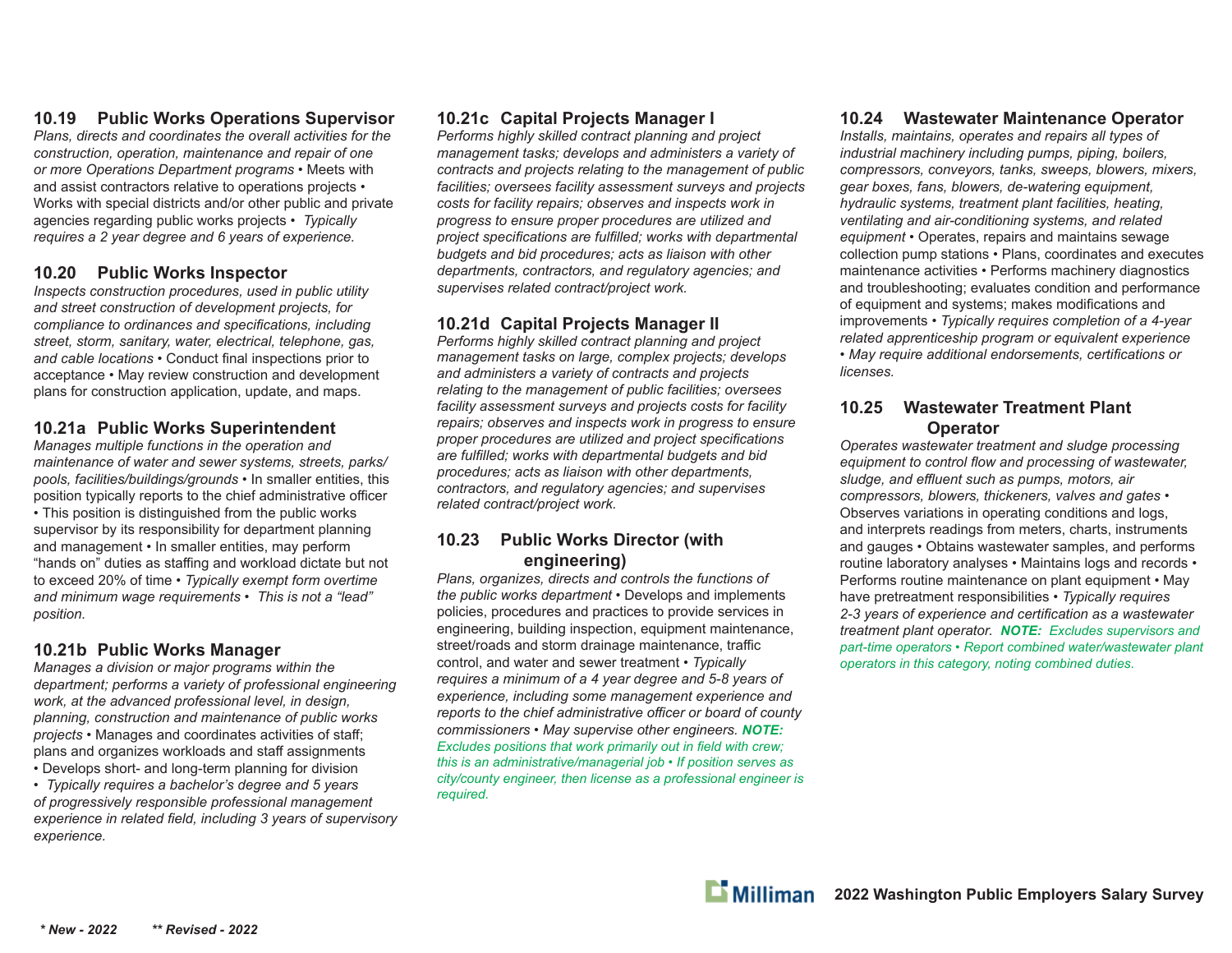#### **10.26 Wastewater Treatment Manager / Supervisor**

*Supervises technical and maintenance work in the planning, operation, repair and maintenance of the wastewater treatment plant •* Exercises supervision over and trains employees performing the duties of wastewater treatment plant operators *•* In smaller jurisdictions, position is responsible for all or most of the operation and typically reports to the department director *• This is the fully functioning supervisory position with no more than 20% of the time spent performing "hands on" duties • Do not report "lead" positions • Wastewater Treatment II certification is required.* 

# **10.28 Water Quality Technician**

*Performs field monitoring, inspection, and sampling of rivers, lakes, ponds, and storm water facilities •* Installs flow monitoring equipment and collects field data from monitoring equipment • Conducts field surveys in order to determine source of pollutions or violation of adopted environmental code, ordinance, or related regulation.

# **10.29 Water Superintendent / Supervisor**

*Provides leadership, direction, oversight and supervision of water distribution systems, field operations, mandated and unmandated water quality programs •*  Plans, organizes, inspects the installation, operations, maintenance and repair of water distribution systems to ensure efficient, reliable and cost effective operations, construction and maintenance of water distribution facilities and infrastructure *•* Ensures compliance with mandated water quality monitoring and reporting *• Typically requires a 2 year degree and 5 years progressively responsible experience in an applicable public works operations and maintenance function, including a minimum of 4 years of supervisory experience*  and Grade *III State Water Distribution Certification*.

#### **10.30 Truck Driver**

*Responsible for driving a variety of trucks ranging in size from pick-up to tractor-trailers to perform various maintenance and hauling duties •* Truck types include pick-up trucks with automatic transmission, one-ton automatic transmission flatbed truck, dump truck hauling tilt bed trailer, and semi-truck with trailer *•* Must have the ability to handle (load/unload) various types of material such as lumber, rebar, pipes, automotive supplies or any other types of material needed for maintenance or construction projects *• Requires commercial driver's license.*

# **11.0 PARKS & RECREATION**

# **11.03 Park Maintenance Worker**

*Cares for and maintains park and recreational grounds and facilities* • Ensures safety, cleanliness, and operability of park grounds and facilities • Performs the full range of grounds maintenance; mows, rakes, edges and trims lawns, greens; ground trims trees; operates power movers, edgers, and other small grounds maintenance equipment; waters and weeds lawns, shrubs, and flower beds; assists in gardening work • Mixes chemicals and fertilizers according to predetermined formula and operates hand sprayers to apply chemicals and fertilizers to grass for the control of weeds and grass diseases • Cleans, paints, and performs minor repairs on facilities, equipment and appurtenances; requests work orders for larger repair • *Typically requires a pesticide applicator license.*

#### **11.04 Park Maintenance Supervisor**

*Plans, schedules and monitors the work of crews performing the maintenance of public parks and the repair of related equipment* • Coordinates, schedules and supervises maintenance and construction work in the parks and other recreational sites • May operate all types of equipment and accomplish the more complex problems subordinate employees cannot resolve • This is a first*line supervisory position* • *Typically requires 3-4 years of experience. NOTE: Exclude lead workers and positions where supervision is not a primary responsibility.*

# **11.05 Recreation Specialist**

*Responsible for developing, implementing and managing community recreation programs for members of the public who participate in community recreation programs* **•** Develops and conducts community outreach, public awareness, and volunteer coordination related to the program **•** Coordinates services with other area providers including school districts, the YMCA, Police Activities League, citizens, etc. **•** *Typically requires a BS/BA degree in recreation administration, physical education,*  outdoor recreation planning, or a related field and 3 years *of professional experience involving recreation, budget preparation, community outreach, communications, public information/relations programs or related work, with a minimum of 1 year of supervisory experience.* 

# **11.06 Recreation Coordinator**

*Plans, organizes, leads and instructs assigned recreational, sport, social or cultural activities such as craft programs, dance instruction, sports tournaments, swimming, excursions, social events and other related functions for individuals and groups of all ages* • Performs independently in accordance with departmental policies and procedures under general supervision • Directs work activities of part-time and contract instructors, seasonal workers and volunteers • *Typically requires a 4 year degree and 2 years of experience* • *Typically reports to a recreation supervisor/manager. NOTE: Excludes supervisors of other recreation leaders.*

#### **11.07 Recreation Supervisor**

*Supervises and manages the recreation program or a major component thereof (athletics, aquatics, etc.)*

• Responsible for the planning and implementation of recreation programs and activities • Supervises recreation leaders and instructors, prepares division budget, prepares information for public distribution • T*ypically requires a 4 year degree and 3-4 years of experience, including some supervisory experience* • *Typically reports to the director of parks and recreation.*

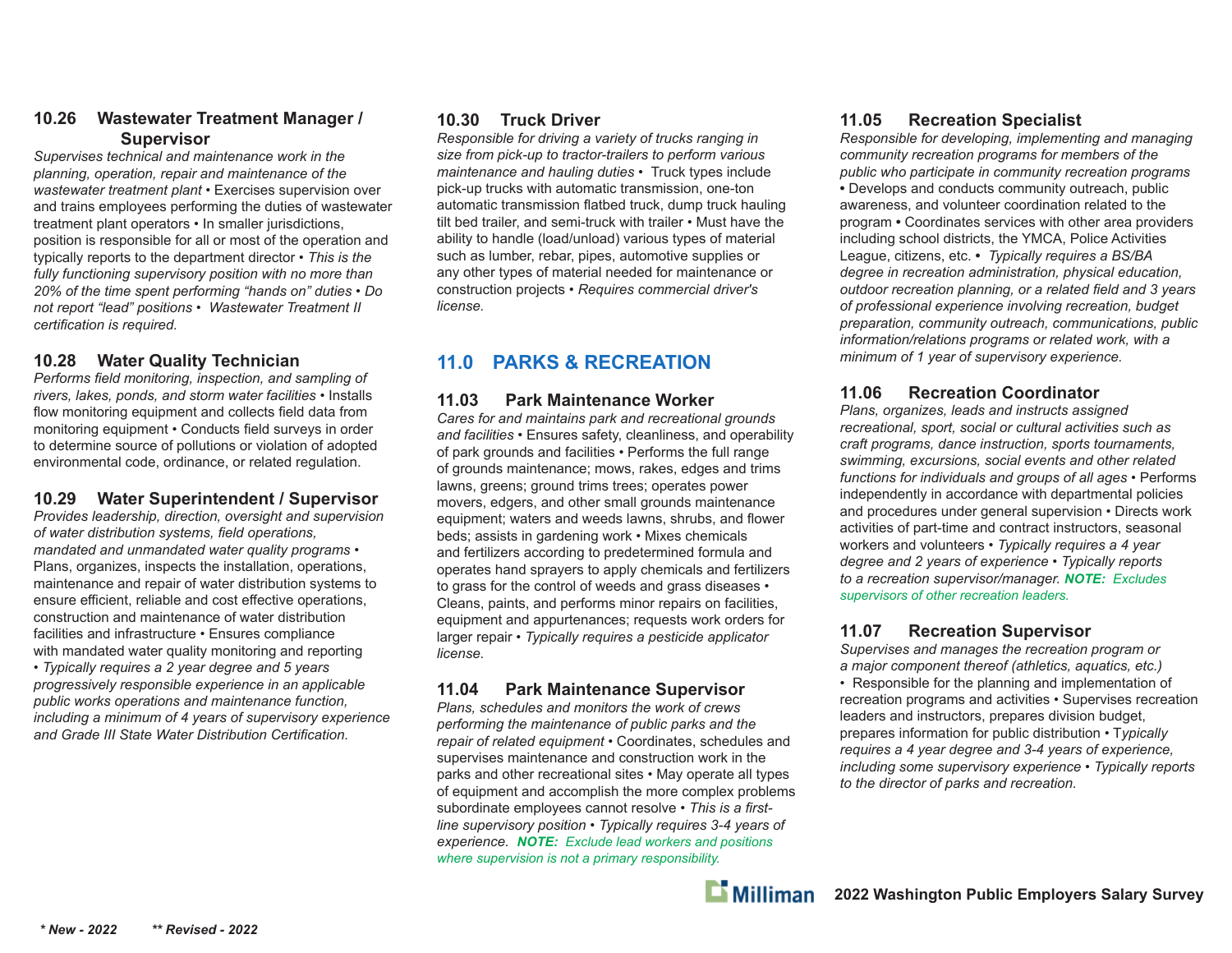# **11.08 Parks & Recreation Director**

*Plans, organizes, directs and controls the functions of a parks and recreation department* • Develops and implements policies, procedures and practices related to acquisition, development, construction, restoration and maintenance of parks, cemeteries, recreation facilities, fairs, and development of recreation programs • *Typically requires a minimum of a 4 year degree and 5-8 years of experience, including some management experience • Typically reports to the chief administrative officer or the board of county commissioners.*

#### **11.09 Senior Community Center Manager**

*Plans, organizes, supervises, and promotes senior services and community center operations* • Responsible for the budgetary and fiscal oversight of senior center • *Typically requires a degree in management, recreation program administration, social services, sociology, gerontology, or other work related field, and 4 years of related management experience.*

#### **11.10 Park Ranger**

*Provides information and assistance; monitors facilities and special events; explains and enforces park rules and regulations; and facilitates fi rst/aid emergency response*  • Performs and helps coordinate multi-skilled tasks in the construction, operation, maintenance and repair of park facilities • May also have fee collection and cash handling responsibilities and may provide direction and training for seasonal staff • May have authority to issue park warnings and citations • Does not carry a weapon; not a police/law enforcement position.

# **12.0 COMMUNITY HEALTH**

#### **12.01 Environmental Health Specialist (Journey)**

*Performs environmental health work enforcing laws, codes, ordinances and resolutions issued by federal, state, and local agencies by conducting surveys, on-site reviews, and inspections of facilities* • Work is performed independently within an assigned geographical area enforcing the full range of environmental health programs • Involves considerable public contact requiring both tact and diplomacy in seeking compliance with regulations and explaining legal and administrative requirements to county residents • *Typically requires a 4 year degree and 2-3 years of experience.*

# **12.02 Laboratory Technician (Journey)**

*Performs chemical, biochemical, microbiological, immunological, microscopic, and/or instrument testing and analyses on a variety of specimens or samples, on a production basis* • Utilizes a full range of commonly applied laboratory principles, theories, methods, procedures, and analyses • Interprets results of analyses and runs correlations with other tests before reporting results • *Typically requires 2 years of experience or an associate degree in laboratory science and one year experience.*

#### **12.03 Laboratory Analyst**

Collects and conducts *laboratory analyses of field samples for public health and protection of the environment* • Typically performs sampling and testing work subject to quality control protocols and program direction from a Chemist or Microbiologist • Collects samples of potable water, ground water, surface water, waste materials, soils, sludges, sediments, and/or composted materials as required for analysis • Conducts laboratory analyses of samples to produce relevant data • *Typically requires course work in laboratory sciences, laboratory experience, related field or equivalent.* 

# **12.07 LPN**

*Provides professional, skilled practical nursing work under general supervision* • Performs general nursing services including but not limited to changing dressings, taking temperatures, pulse, blood pressure, etc. • *Administers medications and performs patient intake and documents medical services •* Performs routine laboratory procedures and diagnostic tests and prepares and cleans exam rooms and lab and sterilizes instruments • *Requires completion of certified practical nursing training program and WA State licensure and may require additional practice experience.*

# **12.08 RN**

*Provides professional, technical and/or urgent care to widely diverse patients, including adolescents, adults, geriatric and/or disabled patients; work may involve case management and administration of in-home care services*  • Duties include provision of nursing consultation and nursing services, evaluation of medical conditions, taking patient histories, patient assessment, identifying patient needs and initiating patient plans, care assessment and referral, collaboration and participation with health care professionals and teams, providing information to patients, family members, and health care providers, performing medical tests and procedures, administering medications • *Typically requires nursing Bachelor's Degree and current, unrestricted license in Washington State as Registered Nurse* • May require special certifications and/or additional *experience depending on position.*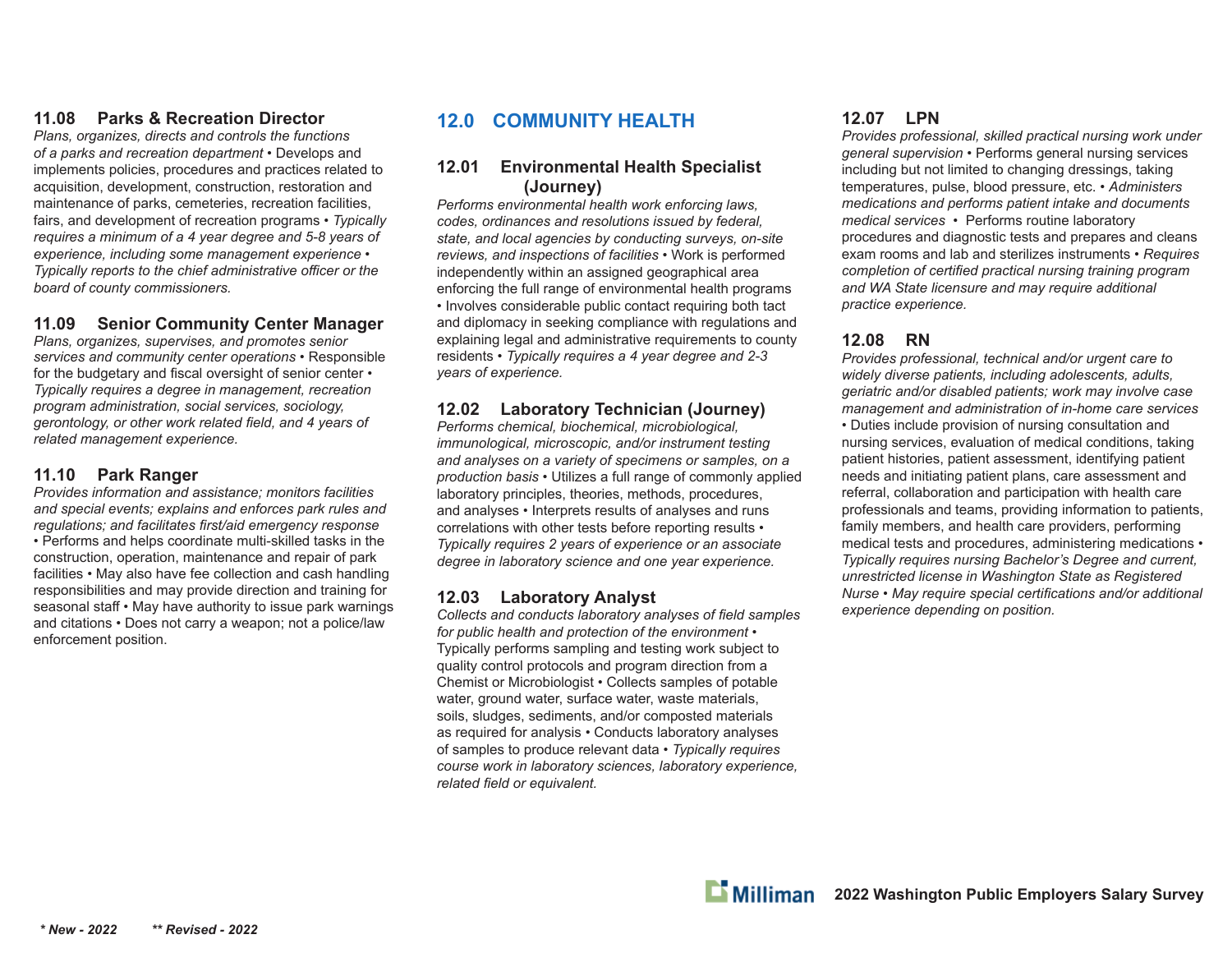# **13.0 PUBLIC SAFETY**

#### **13.01 Animal Control Offi cer**

*Enforces animal control ordinances by catching and impounding unlicensed, stray, noisy, or dangerous animals* • Issues citations as appropriate; responds to citizen complaints within scope of knowledge • Performs under general and infrequent supervision within defined procedures • *Typically requires 1-3 years of experience. NOTE: Exclude combination positions where animal control functions are only part of the job.*

#### **13.02 Code Enforcement Offi cer**

*Responds to and investigates code complaints and violations regarding nuisances, zoning and land use, new development, building, abandoned vehicles, erosion and fl oodplain related issues* • Seeks and assures compliance from responsible parties and testifies in court presenting all aspects of code violation cases • May or may not be responsible for abandoned vehicles • Reports to a program manager • *Typically requires a minimum of 2 years of experience in code or regulation compliance, law enforcement, zoning investigation, planning or related field and the ability to obtain Law Enforcement Data Systems (LEDS)* certification within 6 months of employment.

#### **13.06a Crime Analyst**

*Performs a variety of criminal and administrative analysis* • Develops and/or modify a variety of computer applications to meet department needs • Performs computer forensics and intelligence tasks • *Typically requires an associate degree in criminal justice, information systems technology, or a related fi eld, and 3 years of experience in criminal justice or crime prevention or an equivalent combination of education and experience.*

#### **13.06b Crime Scene Technician**

Assists in evidence collection and preservation during field *investigations; searches for and obtains latent fingerprints; photographs crime scenes and obtains drawings of crime scenes; prepares physical evidence for transmittal to other agencies; prepares exhibits for court presentations and testifies in court as witness; performs laboratory analysis of collected evidence* • *Typically requires equivalent to an associate degree in criminal science, chemistry, physics or related discipline and experience in a police laboratory; or experience in latent evidence or fi ngerprint preservation*  and *identification* work.

#### **13.06c Police Property /Evidence Technician**

*Receives, manages, and accounts for evidence and property in the custody of the Police Department; maintains records regarding the handling of property and evidence; records, tags and stores evidence within established guidelines; oversees release of police evidence to attorneys and law enforcement agencies; may testify in court regarding chain of evidence; maintains detailed computerized records of police property movement and inventories • Typically requires 2-3 years of experience in computerized record management and the acquisition of supplies and disbursement of inventory; experience with storing police evidence is desirable.*

#### **13.06d Fingerprint Technician**

*Responsibilities include collecting, recording, and maintaining fingerprints using a live scan system or inked impressions, taking digital photographs, and collecting DNA samples; enter information into a central database like Automated Fingerprint Identification System (AFIS)* and prepare hardcopy files; compare and verify fingerprint *to establish identify; communicate criminal information to law enforcement agencies • Typically requires training in*  fingerprint identification and requires a software program *certifi cation in ACCESS.*

#### **13.06e Computer Forensics Specialist**

*Under direction, conducts advanced and highly specialized computer forensic analyses to find, identify, and extract computerized fi les and other data of evidentiary value to criminal investigations* • Provides technical guidance and assistance to law enforcement • *Typically requires 2-4 years of experience in computer forensic methodologies, protocols, and tools.*

#### **13.07a Emergency Management Coordinator**

*Researches and develops emergency management plans and performs a variety of administrative support activities* • Designs and administers training to prepare staff for effective response to major emergencies and disasters • *Typically requires a minimum of 3 years of progressively responsible emergency management experience.*

# **13.07b Emergency Management Director**

*Develops and/or implements emergency management plans and programs within policy guidelines set by top management* • Provides oversight for training to prepare staff for effective response to major emergencies and disasters • *Typically requires a degree and 8-10 years of progressively responsible emergency management experience.*

#### **13.08 Fire Marshal**

*Responsible for fire prevention activities including inspection, enforcement, planning, coordinating and education* • Supervises and assists in inspection for compliance with laws regarding fire hazards, dangerous materials and fire prevention plans and equipment • *Typically reports to a department head. NOTE: Exclude combined positions (i.e., fire marshal/assistant chief).*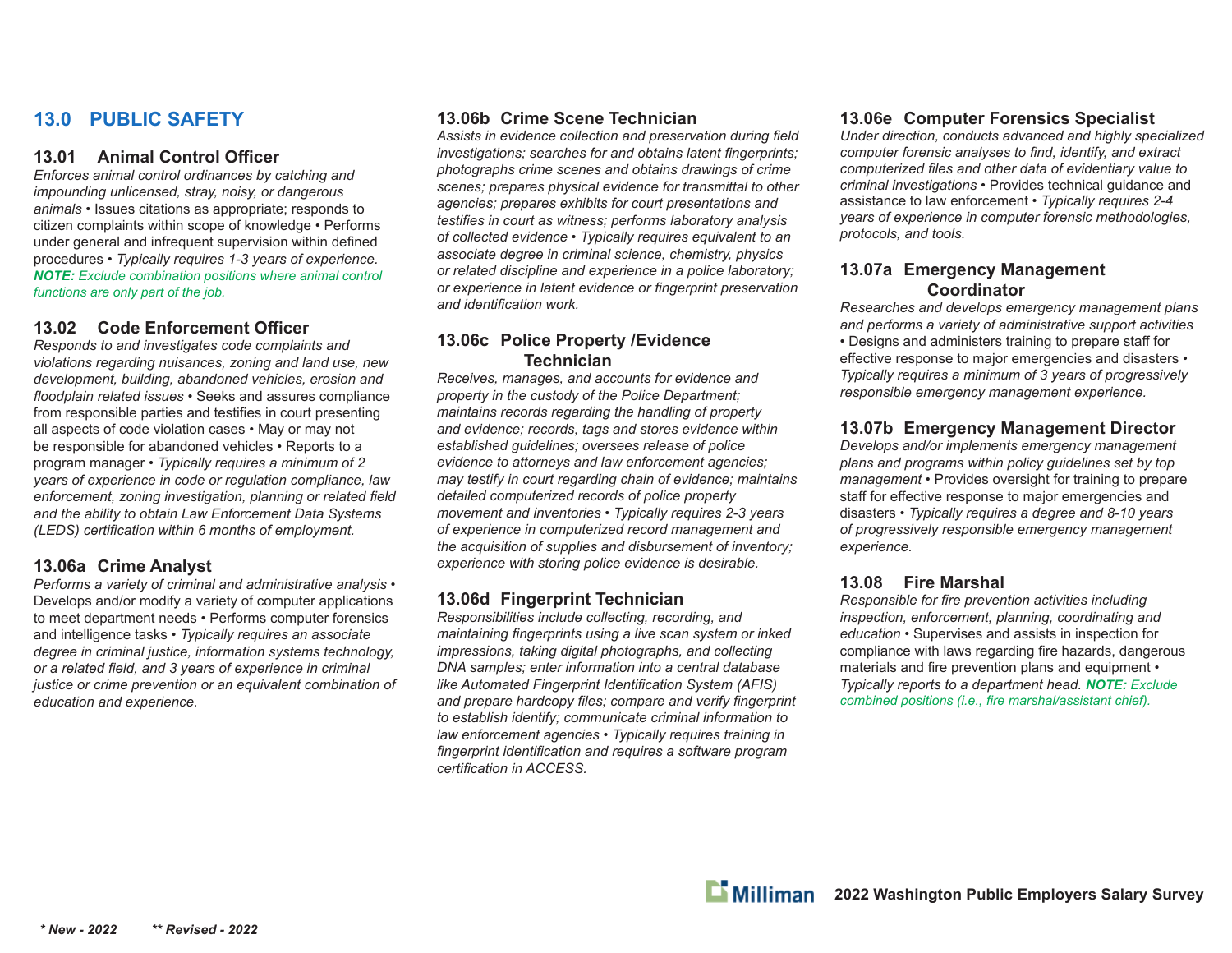#### **13.09 Fire Battalion Chief**

Supervises and coordinates the fire department or major *geographical area during an assigned shift; directs*  subordinate personnel to control and extinguish fires for *the preservation of life and property* • Typically responsible for response to hazardous spills • May direct investigation of causes of incendiary and arson cases • Conducts training programs as directed • Plans for purchase of new equipment and use of new techniques in rescue, first-aid and fire fighting operations • Responsible for applying sound supervisory principles and techniques • *Typically reports to the fire chief.* 

# **13.10 Fire Chief - Deputy**

As second in command, assists fire chief in assigned *areas* • Supervises and directs operations for stations, personnel and equipment • Provides direction and supervision for a staff of firefighters, technicians and administrative employees.

#### **13.11 Fire Chief**

*Plans, organizes, directs and controls the functions of the fire department* • Develops and implements programs to protect life and property through fire suppression, fire prevention and emergency medical services • *Typically reports to the chief administrative o ffi cer. NOTE: Report only full-time chiefs who supervise full-time fi refi ghters, not just volunteers or part-time firefighters. In smaller cities, may be a paid chief who supervises a volunteer department.*

#### **13.12 Juvenile Counselor**

*Performs social casework requiring an experienced professional* • Investigates cases • Provides counseling/ guidance in rehabilitation and adjustment to juveniles with behavioral/emotional problems or who are neglected or abandoned • Counsels families and supervise children under department jurisdiction • May train beginning juvenile counselors*.*

# **13.14b Probation Offi cer**

*Performs professional probation work in any of its phases •* Monitors individuals on probation • Exercises initiative in making decisions based on knowledge of principles, methods, procedures and philosophy of probation work • Investigates and evaluate facts and influences concerning adults • Prepares written reports and recommendations regarding individuals falling under jurisdiction of the court • Develops plans for treatment • Provides guidance and assistance on rehabilitation and societal adjustments • *Requires DPSST Basic certifi cation.*

#### **13.15a Emergency Dispatcher**

*Answers calls in 9-1-1 center* • Assesses needs of callers, prioritizes requests for assistance, and dispatches police, fire and medical response teams • Gives emergency instructions to callers while responders are in transit • Operates computer system to provide emergency personnel with necessary information • Monitors alarm system • Enters data into computer and maintain records and files • *Requires DPSST certification.* 

#### **13.15b Emergency Communications Supervisor**

*Supervises the activities of the emergency communications section and the performance of the sta ff , including planning, scheduling, and assigning work* • *Typically requires an associate degree in business/public administration, or o ffi ce management, or equivalent credit hours, 5 years of experience managing a large o ffi ce sta ff (10+) or 4 years progressively responsible experience, including 3 years of experience in a supervisory or lead role, or an equivalent combination of education and experience.*

#### **13.16 Police Records Specialist (Journey)**

*This journey level position typically performs a variety of duties related to police records, including data entry, data inquiry and specialized administrative assistance in support of the police operations* • *Typically requires 2 years clerical experience including some experience in a criminal justice environment. Must be Law Enforcement Data System (LEDS) certified within sixty days of hire.* 

#### **13.18 Police Records Supervisor**

*Supervises the activities of the police records section and the performance of the sta ff , including planning, scheduling, and assigning work* • Develops, implements and administers programs, policies and procedures including the entry, collection, retrieval and distribution of data • Ensures appropriate provision of information to officers, staff and the public • *Typically requires an associate degree in business/public administration, o ffi ce management or records management, or equivalent credit hours, 5 years of experience managing a large o ffi ce staff (10+) or 4 years progressively responsible police records experience, including 3 years of experience in a supervisory or lead role, or an equivalent combination of education and experience.*

# **13.19 Police Offi cer / Deputy Sheri ff**

*Performs full range of fi eld and o ffi ce law enforcement work necessary to maintain public peace and order, to protect life and property, to prevent crime, to make investigations and to apprehend violators of the law* • Works under infrequent supervision • May perform community liaison services as an additional duty, e.g., DARE, crime prevention, etc. • *Requires DPSST Basic certifi cation. NOTE: Excludes supervisors of other police personnel and other classifications with a different pay range • If you have a separate classification or pay step for probationary employees, include this as the first step of the range.*

#### **13.20 Police Detective**

*Performs skilled criminal investigation work involving felony and misdemeanor crimes* • Conducts initial and follow-up investigations; interrogates persons, gathers and analyzes evidence, prepares cases for court • The scope and intensity of investigations and greater responsibility for preparing cases for presentation differentiate this job from the investigative work of a police officer/deputy sheriff. *NOTE: Exclude positions with supervisory duties • May coordinate work of other offi cers on a specifi c investigation • If position is in the same class/pay range as police o ffi cer/ deputy sheriff but receives a pay diff erential/premium pay for detective status, make sure the salary includes that amount.*